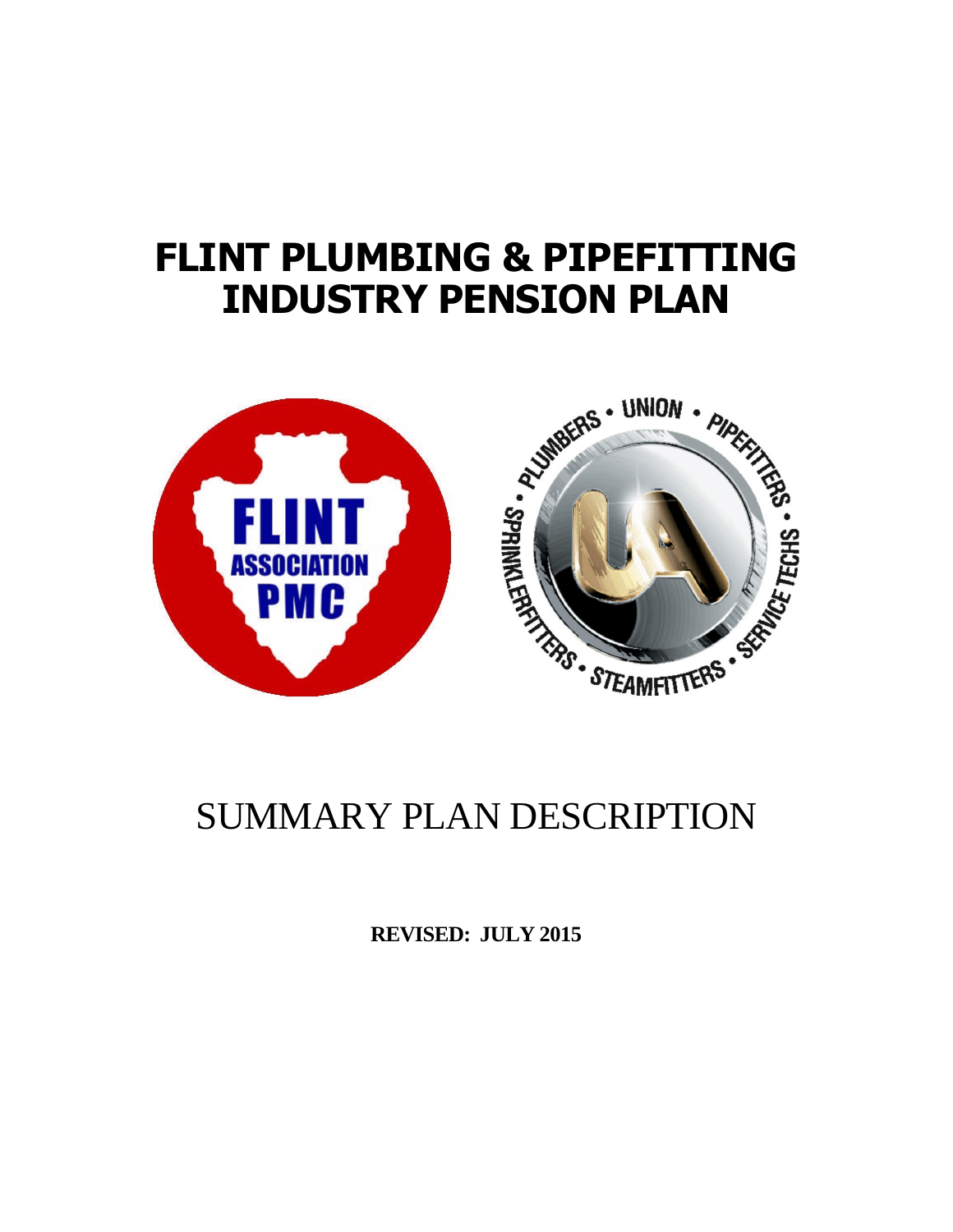#### **To All Participants:**

We are pleased to provide you with this Summary Plan Description. As a Summary Plan Description (SPD), this document summarizes the terms of the Flint Plumbing and Pipefitting Industry Pension Plan document (Plan). It is designed to help you understand how the Plan works, your rights and benefits and those of your beneficiaries, and how to obtain these benefits. Please note that the use of any word in this summary in the masculine gender is also intended to be in the feminine gender, and vice versa, where appropriate.

**This SPD is not intended to cover every detail of the Plan or every situation that might occur. It is simply a summary. The complete Plan is available for inspection at any time at the Plan Office. If there is any conflict between this SPD and the Plan, the Plan controls. For a more detailed statement of your rights, benefits, and obligations consult the Plan document.**

#### **The Trustees reserve the right to amend the Plan at any time.**

Please read this SPD carefully and keep it for future reference. If you have any questions, please contact the Plan Office.

#### **Board of Trustees**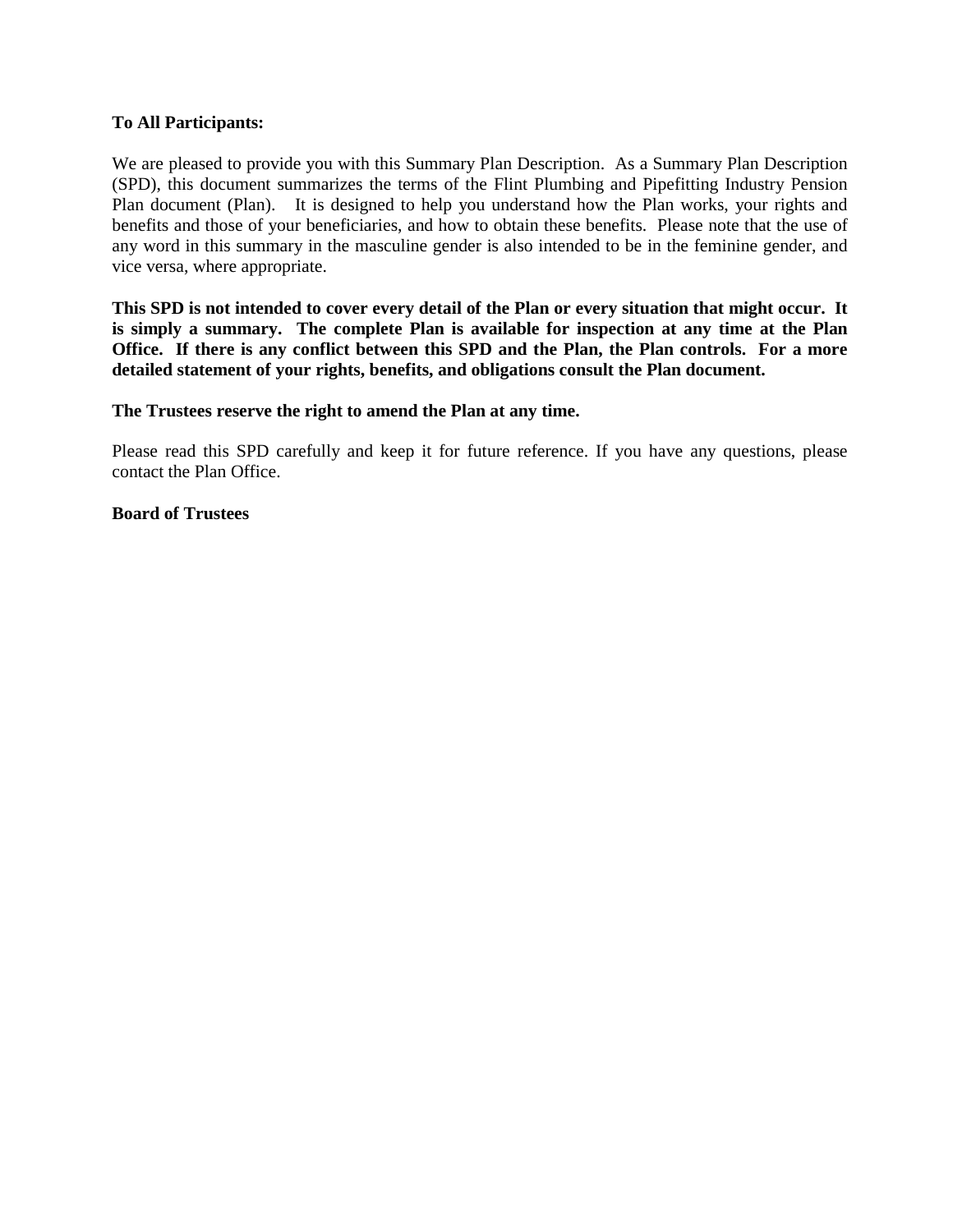# **TABLE OF CONTENTS**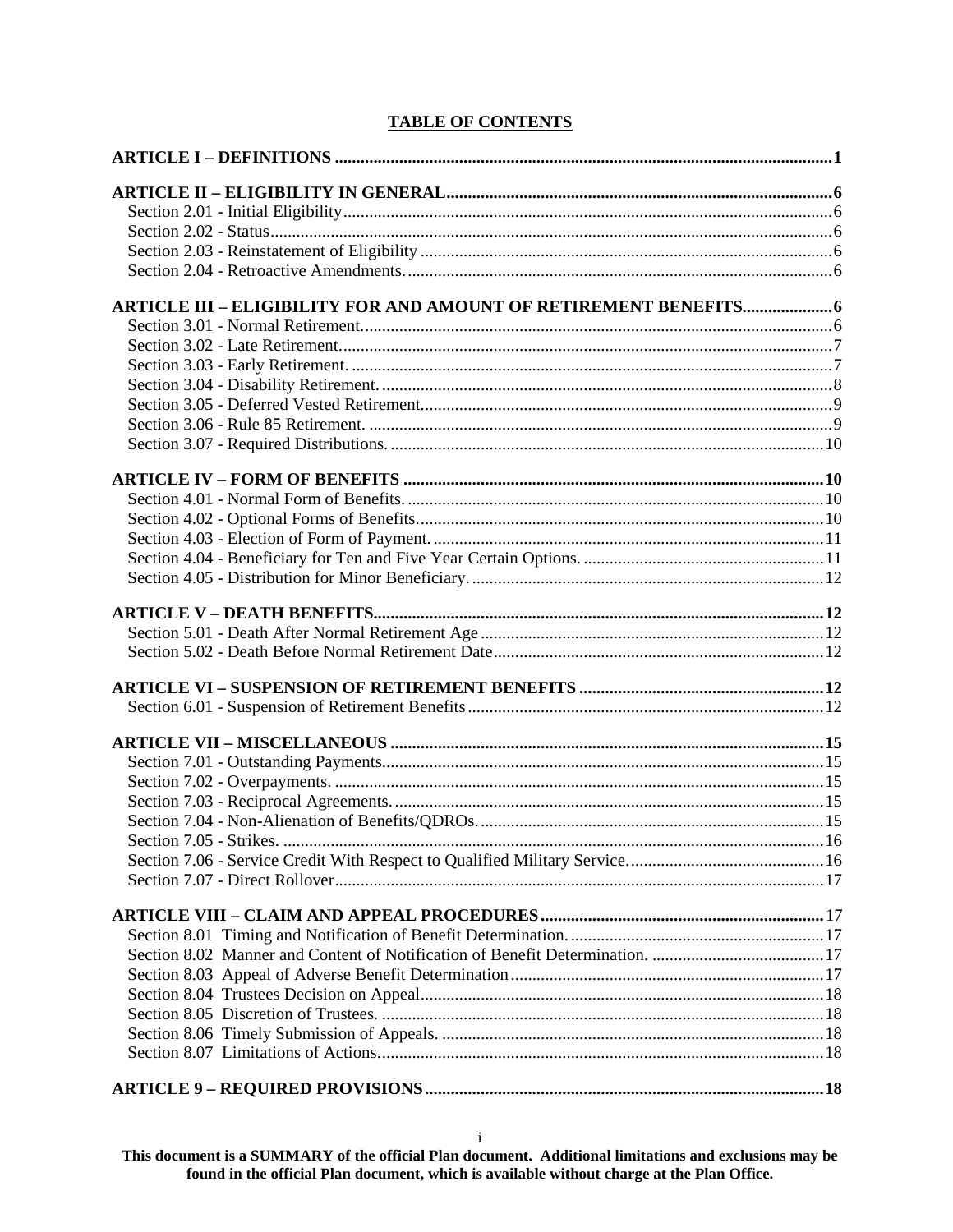#### **ARTICLE I – DEFINITIONS**

**Active Participant** means a Participant who has not retired, become disabled, deceased or incurred a Break-in-Service.

**Association** means the Flint Association of Plumbing & Mechanical Contractors, Inc.

**Break-in-Service** means:

- (a) For Plan Years prior to August 1, 1976, a period of two consecutive Plan Years in which an Employee is not credited with at least one-tenth of a Year of Service. In the event the Employee did not have at least five Years of Service at the time he incurred a Break-in-Service, the Employee will lose his pre-break Years of Service;
- (b) For Plan Years ending after August 1, 1976, an Employee who is not credited with at least 160 Hours of Service per year in two consecutive Plan Years will incur a Break-in-Service. An Employee who had no vested accrued benefit in the Plan will lose his pre-break service when his consecutive one year Breaks-in-Service equal or exceed his pre-break Years of Service, except that as to Plan Years commencing after December 31, 1984, pre-break Years of Service will not be lost until the Employee has at least five consecutive Breaks-in-Service;
- (c) An Employee who is absent from work for maternity or paternity reasons (e.g., by reason of the Employee's pregnancy, birth of the Employee's child, placement of a child with the Employee for adoption or for the purpose of caring for such Child for a reasonable period following such birth or placement), shall not incur a Break-in-Service due to such absence in the Plan Year the absence begins or in the following Plan Year if the Employee did not otherwise incur a Breakin-Service in the Plan Year in which the absence began if the requirements of subparagraph (e) under the definition of Hour of Work, below, are met;
- (d) An Employee's failure to earn sufficient Hours of Service in a Plan Year due to service in the Armed Forces of the United States, resulting from his induction or first voluntary enlistment therein shall not constitute a Break in Service and such military service shall be considered as service for purposes of Years of Service under the Plan as described in Section 8.06, provided that the Employee complies with all of the requirements of Federal law in effect on the date of his separation from such service.
- (e) An Employee who incurs a Break-in-Service as described in this Section, and returns to work for an Employer, and who works for an Employer continuously for 20 or more years, shall be considered not to have incurred a Break-in-Service for purposes of eligibility for retirement benefits and pre-Break-in-Service credits shall be valued in accordance with the schedule attached as Exhibit "A" at the time the Employee was last credited with an Hour of Work.

# **Code, IRC, or Internal Revenue Code** means the Internal Revenue Code.

**Covered Service** means service with an Employer within the geographical limits of the Union's jurisdiction in categories of work under the jurisdiction of the applicable collective bargaining agreement for which contributions are required to be made to the Pension Trust Fund and service as an Employee of the Union for which the Union has agreed to contribute to this Pension Trust Fund.

**Credited Service** means the number of Years of Service earned by a Participant for benefit accrual purposes computed to the nearest one-tenth of a Year of Service for benefit accrual purposes credited to a Participant less any Years of Service forfeited because of a Break-in-Service. Notwithstanding the rate of contribution, service up to 150 hours per month shall be credited for all Hours Worked under reciprocal agreements between the Trustees and other pension funds.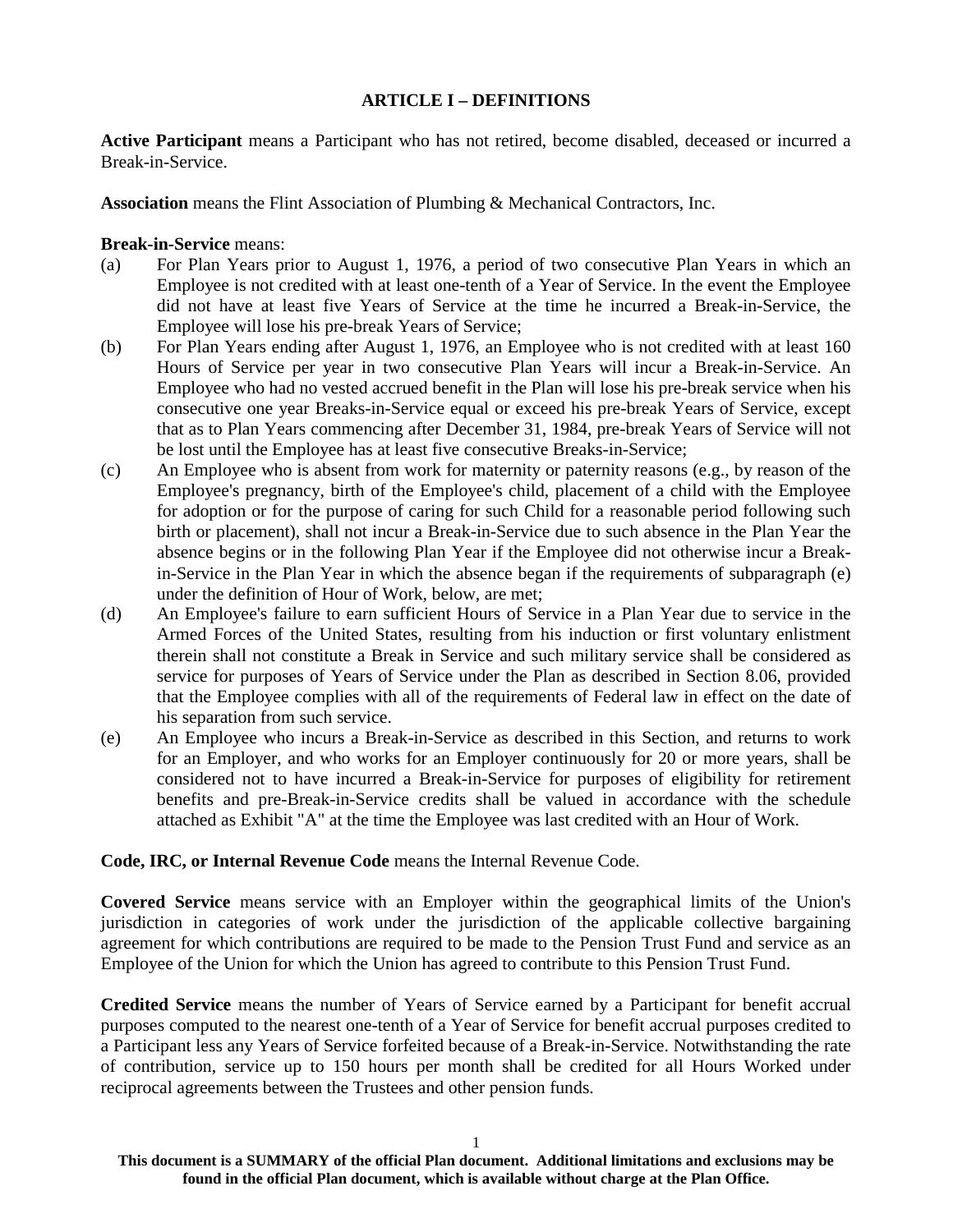**Deceased Participant** means a Participant who has deceased and whose beneficiaries (including his spouse) are eligible to receive benefits under the Plan.

**Disabled Participant** means an Active Participant who has a Total and Permanent Disability and who is entitled to receive benefits under the Plan.

**Employee** means:

- (a) Any person employed by an Employer covered by the terms of a collective bargaining agreement between the Union and such Employer which requires such Employer to make contributions to the Pension Fund on behalf of such person;
- (b) Any person employed by an Employer as an Estimator who has come from the United Association of Plumbers, Pipefitters and Service Trades and maintains membership therein. Provided, however, such Estimator shall participate only upon the written consent of such Estimator and his Employer;
- (c) Any person employed by the Union on behalf of whom the Union agrees to make contributions to the Pension Fund; or
- (d) Any person employed by the Board of Trustees, committee or other agency established to administer or be responsible for fringe benefit funds, educational or other programs established through collective bargaining by the Union and the association for whom such person's employer agrees to make contributions to the Fund.

The Plan adopts the "alumni rule" as set forth in Treasury Regulation  $\S1.410(b) - 6(d)(2)(ii)$  for the purpose of defining a "collectively bargained employee" under the Internal Revenue Code.

#### **Employer** means:

- (a) Any member of the Association or other Employer association, bound by the terms of a collective bargaining agreement between the Union and such association to make contributions to the Pension Fund;
- (b) Any individual, partnership, joint venture, trust or corporation, the Employees of which are covered by a collective bargaining agreement between the Union and such person or organization which requires such person or organization to make contributions to the Pension Fund;
- (c) The Union, to the extent and solely to the extent, that it acts in the capacity of an Employer of its Employees on whose behalf it agrees to make contributions to the Pension Fund;
- (d) Any Board of Trustees, committee, or other agency, established to administer or be responsible for Employee benefit funds, educational, or other programs established through collective bargaining by the Union and the Association, shall be considered an Employer solely for the purpose of making contributions to the Trust Fund on behalf of Employees employed by such Board of Trustees, committee or other agency for whom such persons agree to make contributions to the Fund;
- (e) Any other employer who is obliged by any other written agreement satisfying the requirements of the National Labor Relations Act and acceptable to the Trustees, to make Contributions to the Fund.

**ERISA** means the Employee Retirement Income Security Act.

**Former Participant** means a Participant who has incurred a Break-in-Service and is not entitled to receive benefits under the Plan.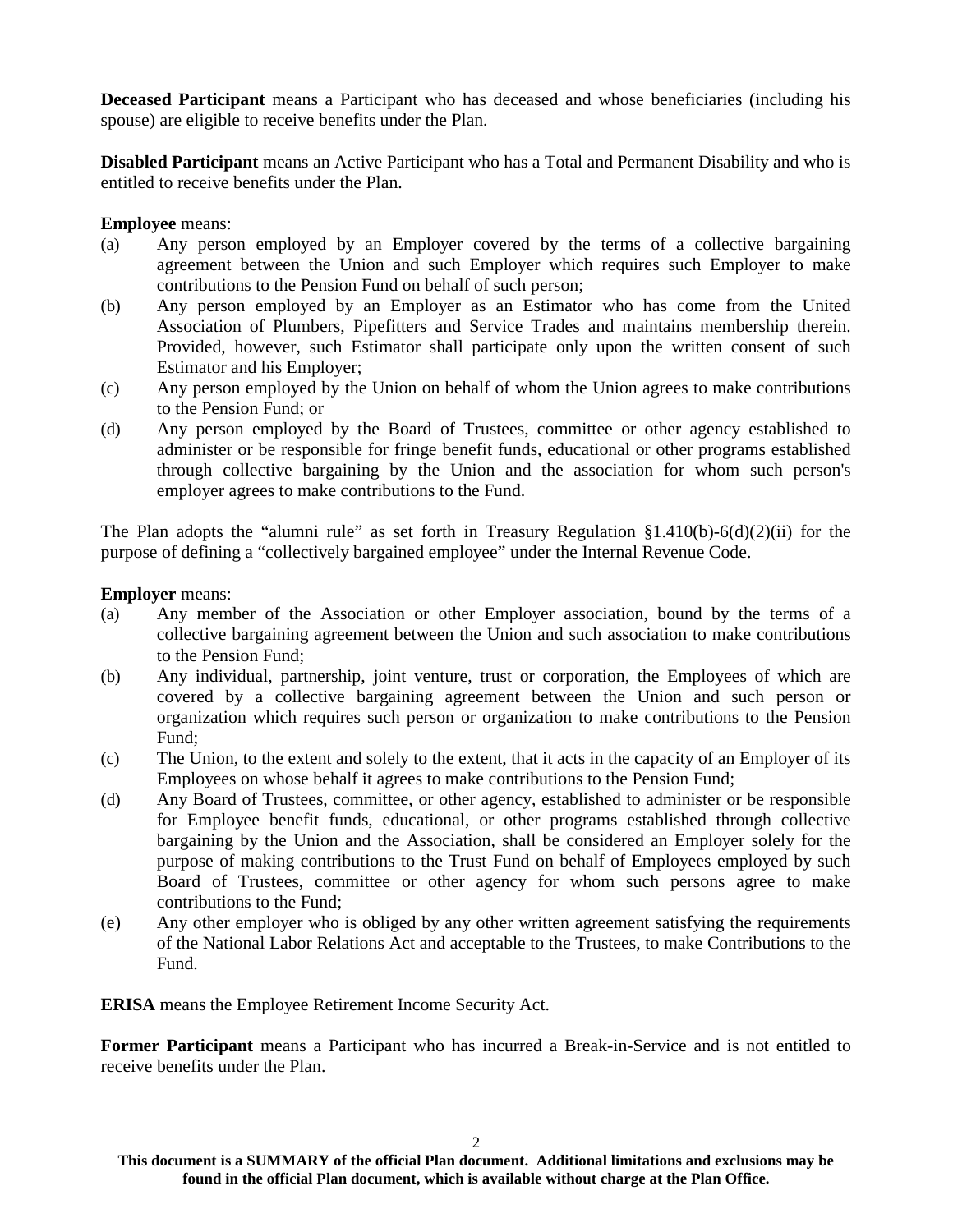**Geographical Area of Fund** means the counties of Genesee, Lapeer and Shiawassee within the State of Michigan and other areas covered by a reciprocal agreement between Trustees and other pension funds for the purpose of establishing portability on a reciprocal basis, provided contributions attributable to work in such other areas actually are transmitted to the Fund.

#### **Hour of Work** means:

- (a) Each hour for which an Employee is paid, or entitled to payment, for the performance of duties for an Employer during the Plan Year. Such hours shall be credited to the Plan Year in which the duties are performed;
- (b) Each hour for which an Employee is paid, or entitled to payment, by the Employer on account of a period of time during which no duties are performed (irrespective of whether the employment relationship has terminated) due to vacation, holiday, illness, incapacity (including disability), lay off, jury duty, military duty or leave of absence. Notwithstanding, no more than 501 Hours of Work will be credited under this paragraph for any single continuous period (whether or not such period occurs in a single computation period). Hours under this paragraph will be calculated and credited pursuant to Section 2530.200b-2 of the Department of Labor Regulations which is incorporated herein by this reference.

Notwithstanding the foregoing, Hours of Work shall not include hours for which an Employee is directly or indirectly paid, or entitled to payment, on account of a period for which no duties are performed (irrespective of whether the employment relationship has terminated) if such payment is made or due under a plan maintained solely for purposes of complying with applicable workers compensation or unemployment compensation or disability insurance laws or hours for a period during which payments are made to an Employee solely to reimburse the Employee for medical or medically related expenses incurred by the Employee;

- (c) Each hour for which back pay, irrespective of mitigation of damages, is either awarded or agreed to by an Employer for the performance of duties for an Employer. Such hours shall be credited to the Plan Year in which the duties were performed. In no event shall the same hours be credited under this paragraph if already credited under subparagraph (a) above;
- (d) Pursuant to rules adopted by the Board of Trustees, hours required to be credited to the Employee by the Veterans Reemployment Rights statute codified at 38 U.S.C. Sections 4301-4307 or the Uniformed Services Employment and Reemployment Rights Act of 1994, as may be applicable;
- (e) Solely for purposes of preventing a Break-in-Service from occurring in a Plan Year, Hours of Work will be credited to a Participant who is absent from work for maternity or paternity reasons. The Hours of Work which shall be credited shall be equal to the Hours of Work which would otherwise be credited to him for such absence, or, in any case, in which such hours cannot be determined, eight Hours of Work per day of absence. For purposes of this provision, an absence from work for maternity or paternity reasons means an absence occasioned by: (1) the pregnancy of the Participant, (2) the birth of a child of the Participant, (3) the placement of a child with the Participant in connection with the adoption of such child by such Participant, or  $(4)$  for purposes of caring for such

**This document is a SUMMARY of the official Plan document. Additional limitations and exclusions may be found in the official Plan document, which is available without charge at the Plan Office.**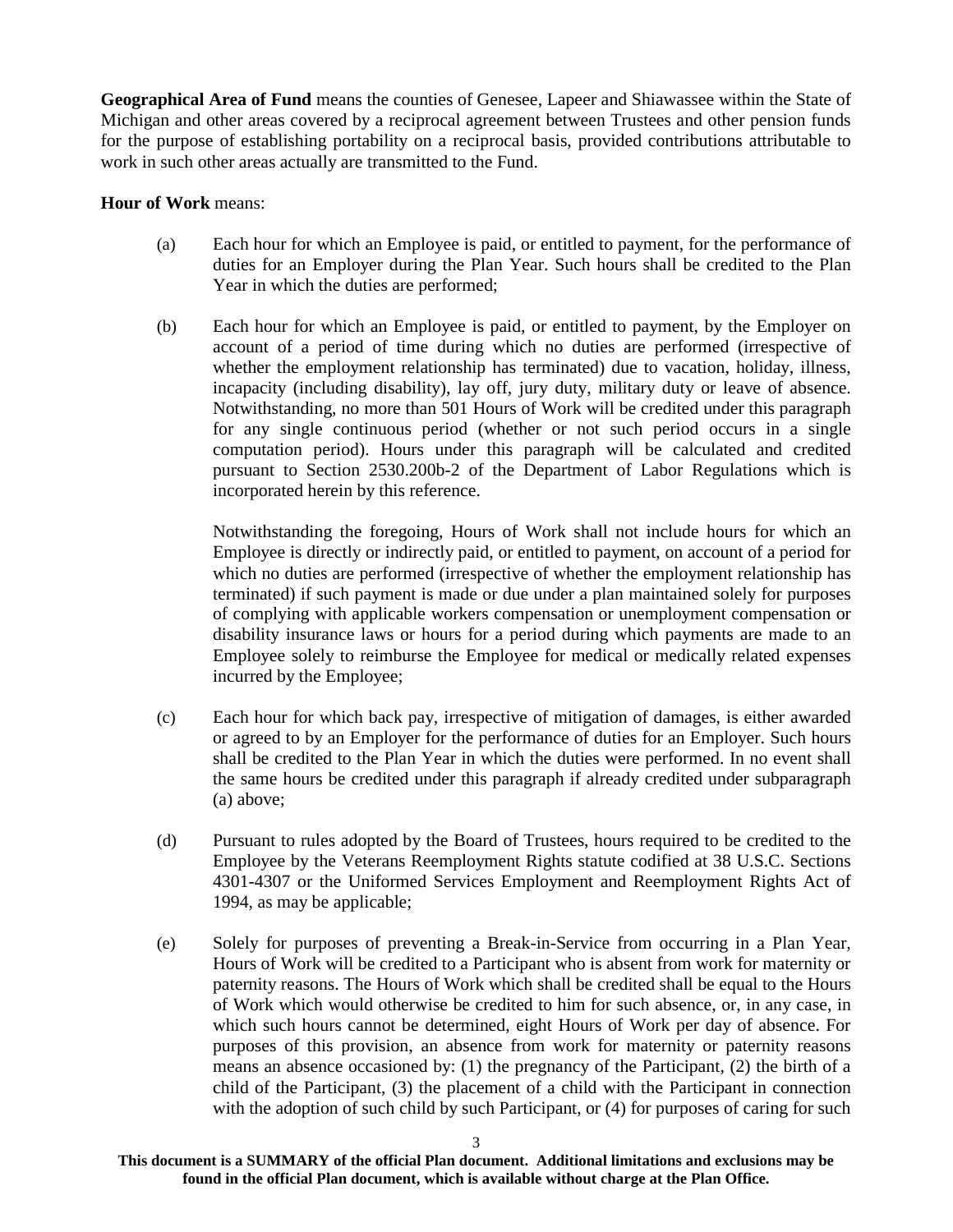child for a period beginning immediately following such birth or placement. The Hours of Work credited under this provision shall be credited: (1) in the Plan Year in which the absence begins if the crediting is necessary to prevent a Break-in-Service in that Plan Year, or (2) in all other cases, in the following Plan Year. Notwithstanding the foregoing, no Hours of Work shall be credited hereunder unless the Participant furnishes the Trustees with timely information as the Trustees may require to establish that the Participant's absence from work is due to one of the reasons described herein and the number of days for which there was such an absence.

All Hours of Work, as set forth above, shall be computed in accordance with the Department of Labor Regulations Section 2530.200b-2(b) and (3), including the rule against double credit.

**Inactive Participant** means a Participant who has incurred a Break-in-Service and is entitled to receive deferred vested benefits under the Plan.

**Participant** means an Employee who has met the eligibility requirements in Article II. Once an Employee becomes a Participant, he shall remain a Participant until his Normal or Early Retirement, death, Disability, Deferred Vested Retirement, Rule 85 Retirement, or other termination of participation.

**Plan or Pension Plan** means the Flint Plumbing and Pipefitting Industry Pension Plan document.

**Plan Administrator** means the Board of Trustees, or a person or entity that may be designated by the Board of Trustees to administer the Plan.

**Plan Year** is the 12 month period from August 1 to July 31.

**Retired Participant** means a Participant who has retired and who is eligible to receive benefits under the Plan.

**Survivor Spouse** means the person to whom a Participant, Retired Participant, Disabled Participant or Inactive Participant was legally married for at least one year as of the date of his death, except that, whenever benefits became payable under a Qualified Joint and Survivor Form described in Article V after the death of the Participant, his Surviving Spouse, if any, shall mean the person to whom he was legally married at the time such benefits became payable (provided such person is still alive at the time of the Participant's death and she was legally married to Participant for at least one year as of the date of his death). Further, "Spouse" or "Surviving Spouse" as used in the Plan means the Participant's legal spouse who has met all requirements of a valid marriage contract in the State of marriage of such parties.

**Total and Permanent Disability** means a physical or mental condition of a Participant which is determined by the Trustees, on a basis of medical evidence satisfactory to them, to render a Participant totally unable to engage in any regular occupation or employment for remuneration or profit and which condition is likely to be permanent and continuous during the remainder of his life; provided, however, that no Participant shall be deemed to be totally and permanently disabled if such incapacity is due to current illegal use of narcotics, was contracted, suffered or incurred while he was engaged in a felonious enterprise or -resulted therefrom or resulted from an intentionally self-inflicted injury. An application for a disability retirement benefit must be accompanied by, or subsequently supplemented by, a copy of the Participant's Social Security disability award and a comprehensive statement from his physician explaining, in detail, the nature of the alleged disablement and the prognosis for recovery before such application shall be considered by the Trustees.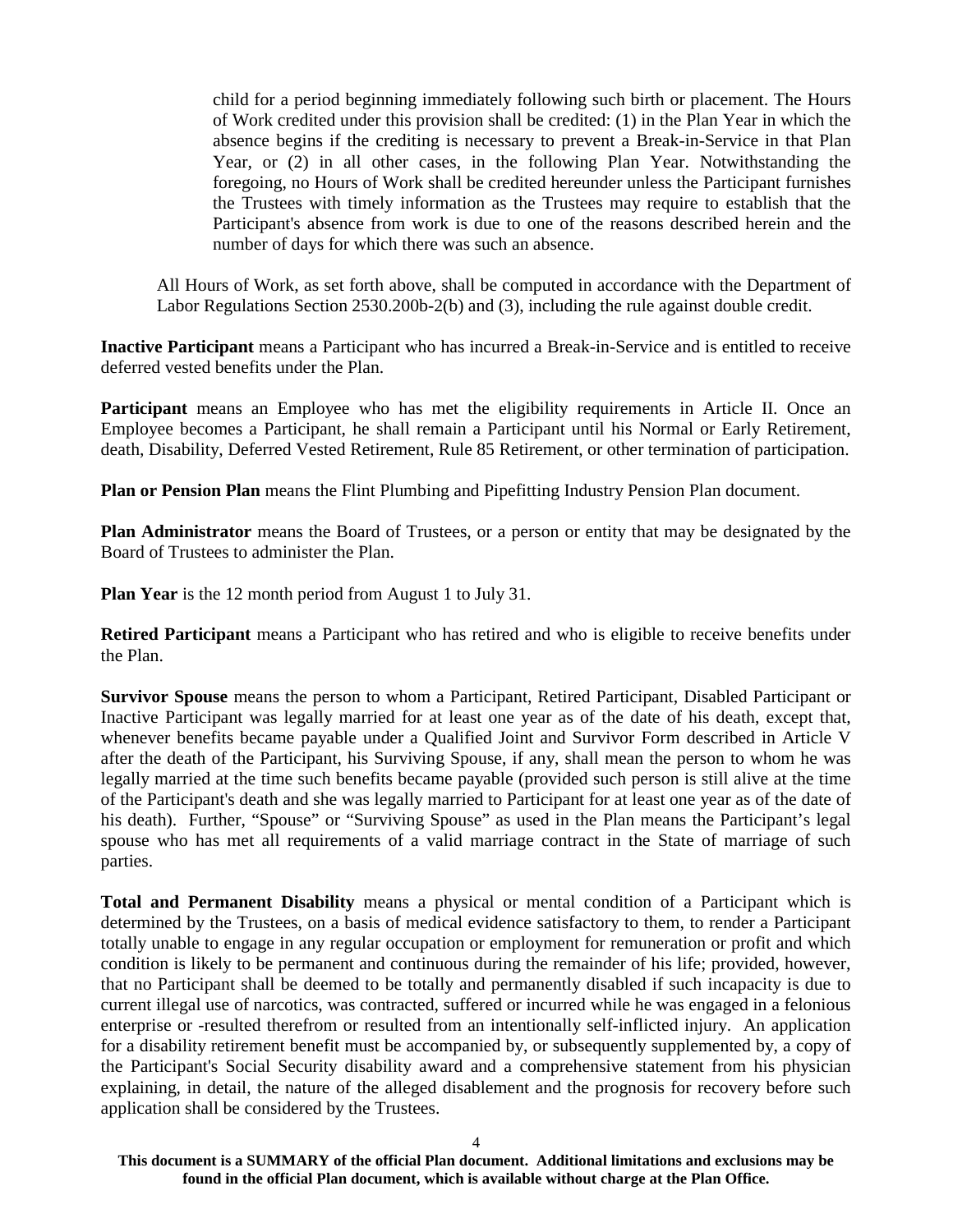**Trust Agreement** means the agreement and declaration of trust establishing the Pension Fund of the Flint Plumbing and Pipefitting Industry, as amended from time to time.

**Trustees or Board** means the Employer Trustees and the Union Trustees, collectively, as appointed under the Trust Agreement to administer the Plan.

**Trust Fund, Fund or Pension Fund** means the Flint Plumbing and Pipefitting Industry Pension Fund.

**Union** means UA Local Union 370 Plumbers, Pipefitters and Service Trades.

#### **Year of Service** means:

- (a) For the purpose of eligibility for retirement, vesting, and benefit accrual prior to August 1, 1976:
	- (1) An Employee will receive one Year of Service for each full year of continuous employment in Covered Service for the period August 1, 1957 through August 1, 1962, provided he has worked 2,400 hours or more in Covered Service during the period August 1, 1962 through August 1, 1964. In the event he works less than 2,400 hours in Covered Service during the period August 1, 1962 through August 1, 1964, he will receive that percentage of his Years of Service for the period August 1, 1957, through August 1, 1962, equal to the number of hours actually worked in covered service during the period August 1, 1962 through August 1, 1964, divided by 2,400; or
	- (2) For the period August 1, 1962, through August 1, 1976, an Employee will earn the following Years of Service:

| <b>Hours Worked During Plan Year for Which</b><br><b>Contributions are Made to the Fund for Covered</b> | <b>Years of</b><br><b>Service</b> |
|---------------------------------------------------------------------------------------------------------|-----------------------------------|
| $1,760$ or more                                                                                         | 1.1                               |
| 1,600 but less than 1,760                                                                               | 1.0                               |
| 1,440 but less than 1,600                                                                               | 0.9                               |
| 1,280 but less than 1,440                                                                               | 0.8                               |
| 1,120 but less than $1,280$                                                                             | 0.7                               |
| 960 but less than 1,120                                                                                 | 0.6                               |
| 800 but less than 960                                                                                   | 0.5                               |
| 640 but less than 800                                                                                   | 0.4                               |
| $480$ but less than $640$                                                                               | 0.3                               |
| 320 but less than 480                                                                                   | 0.2                               |
| 160 but less than $320$                                                                                 | 0.1                               |
| Less than $160$                                                                                         | 0.0                               |

(b) For the purpose of vesting and eligibility for retirement as of August 1, 1976, and all future Plan Years, a Plan Year in which an Employee is credited with at least 870 Hours of Work, including non-covered employment with an Employer which is contiguous to covered employment. Noncovered employment shall be employment with an Employer which does not come within the jurisdiction of the Union. If an Employee who was employed in non-covered employment becomes a Participant in the Plan while working for an Employer he shall be given Years of Service for his contiguous employment with that Employer immediately prior to the date his work comes within the jurisdiction of the Union, but in no event for any such employment prior to the date the Employer became a contributing Employer to the Fund. The Years of Service thus granted retroactively shall be based on Hours of Work as opposed to hours for which contributions were received or required and shall be used for determining eligibility for benefits only and shall not be used for purposes of benefit accrual.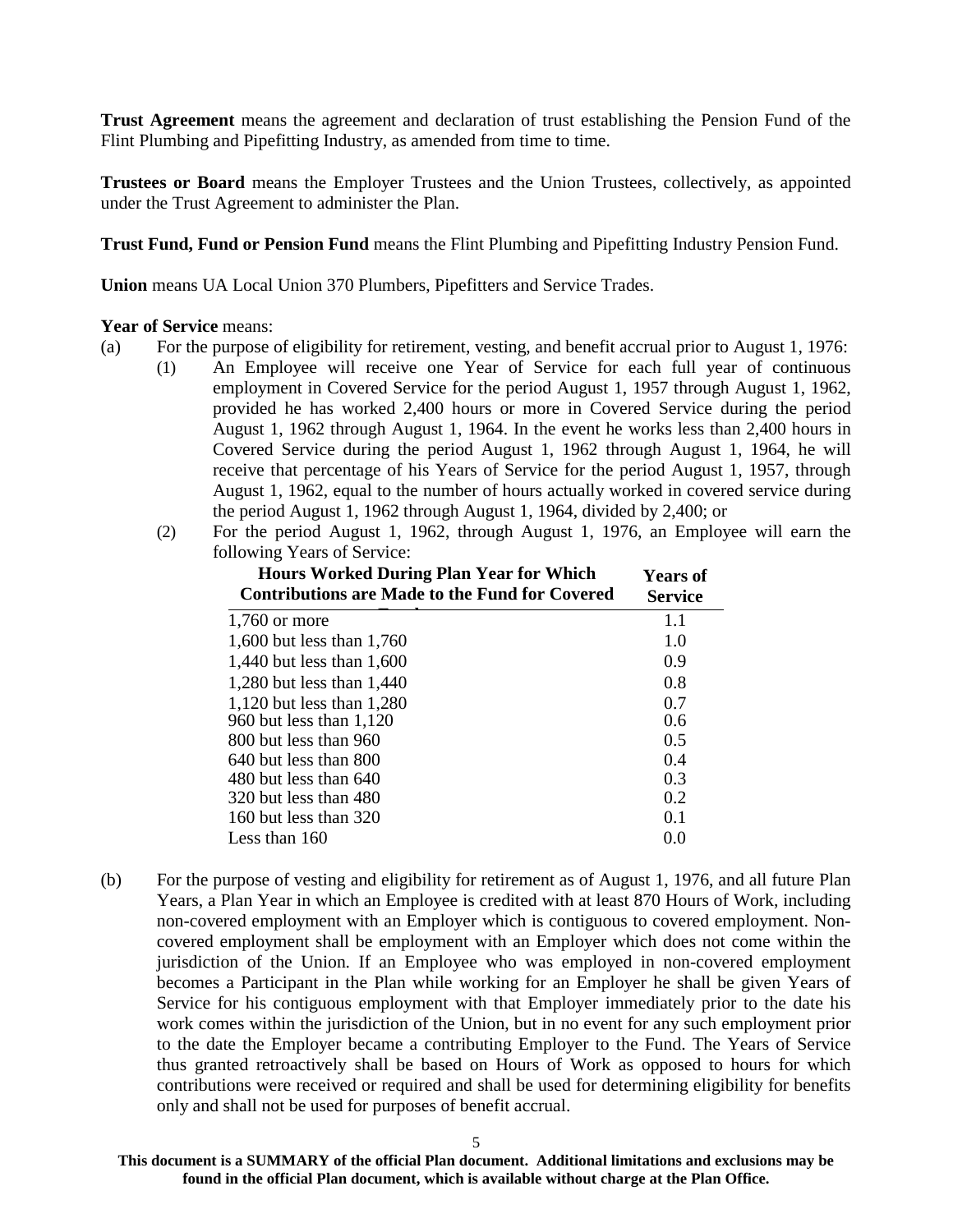A Participant who becomes employed in non-covered employment for an Employer immediately after he has been working under the jurisdiction of the Union shall continue to accrue Years of Service for such contiguous non-covered employment based on his Hours of Work; but such years shall be used for determining eligibility for benefits only and shall not be used for purposes of benefit accrual.

- (c) For the purpose of benefit accrual for the period commencing August 1, 1976, through July 31, 1998, an Employee will earn one-tenth of a Year of Service for every 160 Hours of Work. At the end of the Plan Year, each hour of work under 160 Hours of Work for the Plan Year will carry over and be credited to the Participant in the next Plan Year.
- (d) For the purpose of benefit accrual for the period commencing August 1, 1998, through July 31, 2011, an Employee will earn one-tenth of a Year of Service for every 150 Hours of Work. At the end of the Plan Year, each Hour of Work under 150 Hours of Work for the Plan Year will carry over and be credited to the Participant in the next Plan Year.
- (e) For the purpose of benefit accrual for the period commencing August 1, 2011, and all future Plan Years, an Employee will earn one-tenth of a Year of Service for every 150 Hours of Work, but not to exceed 1.2 Years of Service in any Plan Year. At the end of the Plan Year, each Hour of Work under 150 Hours of Work for the Plan Year will carry over and be credited to the Participant in the next Plan Year. A Participant may not earn more than 1.2 Years of Service and may not carry over more than 149 Hours of Work in any Plan Year.
- (f) For purposes of benefit accruals for hours worked on or after December 1, 2013, and for all future Plan Years, a Year of Service will be based on Prorated Benefit Hours a Participant earns during a Plan Year. Prorated Benefit Hours are calculated by dividing total contributions reported on behalf of a Participant by the current hourly journeyman contribution rate.

Additional definitions are set forth in the Plan document.

# **ARTICLE II – ELIGIBILITY IN GENERAL**

**Section 2.01 - Initial Eligibility** Each person who becomes an Employee shall become a Participant on the first day of the calendar month in which he commences work in Covered Service.

**Section 2.02 - Status** A Participant shall remain an Active Participant until he becomes an Inactive, Retired, Deceased, Disabled or a Former Participant.

**Section 2.03 - Reinstatement of Eligibility** A Former Participant, Disabled Participant, or Inactive Participant becomes an Active Participant as of the first day of the Plan Year in which he is credited with at least 150 hours of Covered Service. This does not mean that the pre-break Years of Service for a Former Participant are restored.

**Section 2.04 - Retroactive Amendments.** Any Plan amendment or Plan restatement which takes effect after a person becomes an Inactive, Retired, Deceased, Disabled or a Former Participant shall not apply to such person, unless such amendment or restatement is specifically made retroactive to cover such persons.

# **ARTICLE III – ELIGIBILITY FOR AND AMOUNT OF RETIREMENT BENEFITS**

#### **Section 3.01 - Normal Retirement.**

(a) **Eligibility**. An Active Participant's or Disabled Participant's is entitled to a Normal

6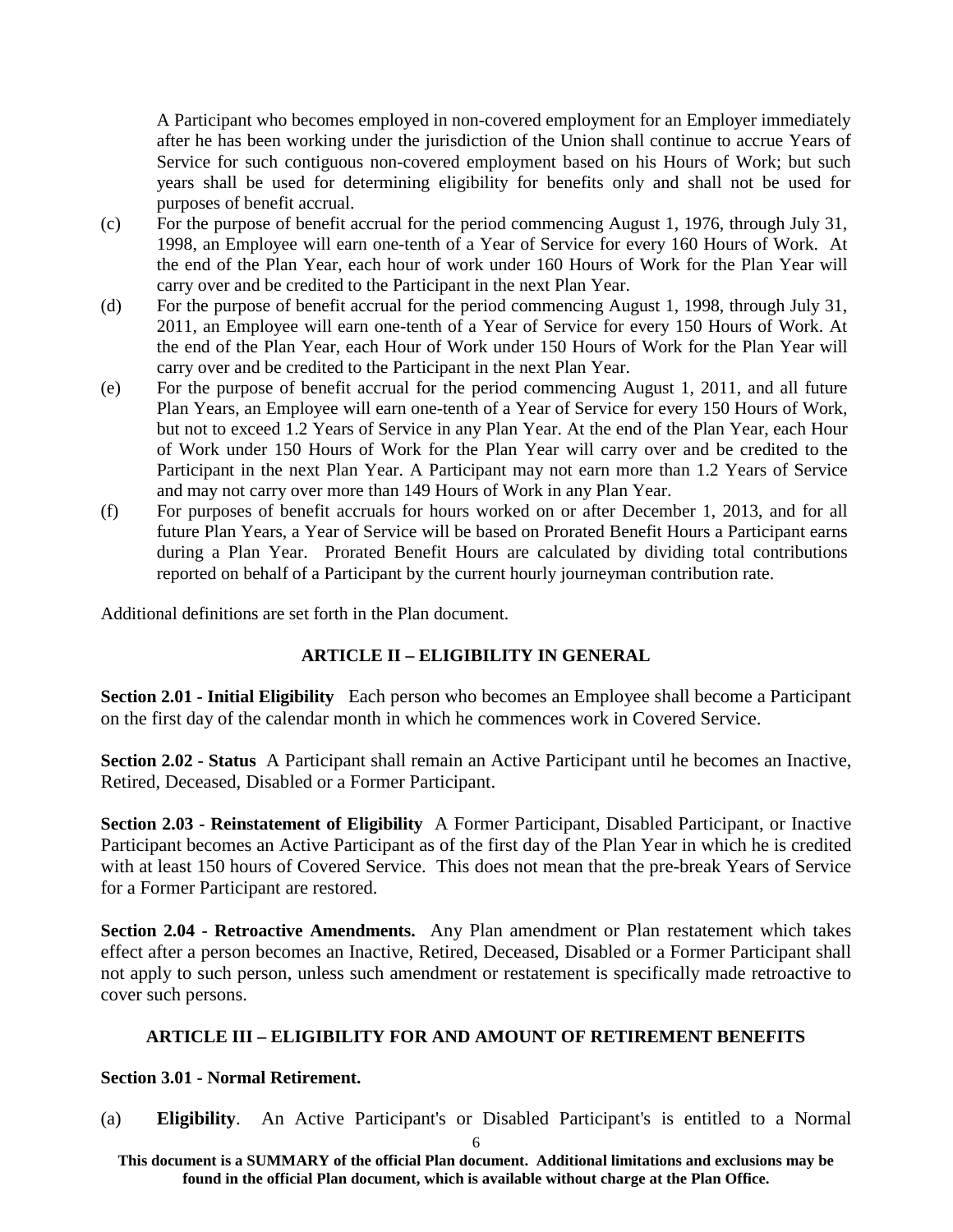Retirement Benefits upon the attainment of Normal Retirement Age, which is the earlier of:

- (a) The later of: (1) the date on which the Participant attains age 62; or (2) the tenth year after participation commenced; or
- (b) The later of: (1) the time the Participant attains age 65; or (2) the fifth anniversary of the time a Participant commenced participation in the Plan.

An Employee who becomes a Participant after age 53 and prior to age 58 will be deemed to reach his Normal Retirement Age pursuant to (a) above, and will not be required to have ten Years of Service provided he has earned at least 870 Hours of Work in each Plan Year between his date of hire and the date he attains age 62.

**(b) Amount.** An Active Participant or Disabled Participant who is entitled to a Normal Retirement Benefit may receive a monthly pension commencing on his Normal Retirement Date in accordance with the schedule attached as Exhibit A in effect as of the date the Participant last was credited with an Hour of Work. A Participant's Normal Retirement Date is the first day of the month following the date that the Participant satisfies all requirements for a Normal Retirement Benefit, retires, and submits a completed application required by the Fund.

An Inactive, Retired, or Disabled Participant will have his benefits determined per the schedule attached as Exhibit A in effect as of the date the Participant last performed an Hour of Work. In the event an Inactive, Retired, or Disabled Participant returns to work and completes 20 postbreak Years of Service as of the date of his retirement, his benefits shall be determined in accordance with the schedule attached as Exhibit A in effect as of the date the Participant last performed an Hour of Work.

# **Section 3.02 - Late Retirement.**

- (a) **Eligibility**. An Active Participant who continues to work for an Employer subsequent to his Normal Retirement Age is not eligible to receive a monthly pension until he actually retires. Upon his actual retirement he shall be entitled to the Late Retirement Benefits.
- (b) **Amount**. Late Retirement benefits are the greater of: (a) the Normal Retirement Benefit actuarially increased to reflect the later starting date, or (b) the Normal Retirement Benefit calculated with the increased contributions made on behalf of the Participant after he reached age 62. A Participant's Late Retirement Date is the first day of the month following his retirement and the submission of a completed application required by the Fund.

# **Section 3.03 - Early Retirement.**

- (a) **Eligibility**. For all benefits earned prior to August 1, 2011, an Active Participant who has attained age 53 and who has ten or more Years of Service is entitled to an Early Retirement Benefit. For all benefits earned on or after August 1, 2011, an Active Participant must attain the age of 55 and be credited with ten or more Years of Service to be entitled to an Early Retirement Benefit.
- (b) **Amount**. For benefits earned before August 1, 2011, an Active Participant who is entitled to an Early Retirement Benefit may receive a monthly pension commencing on his Early

**This document is a SUMMARY of the official Plan document. Additional limitations and exclusions may be found in the official Plan document, which is available without charge at the Plan Office.**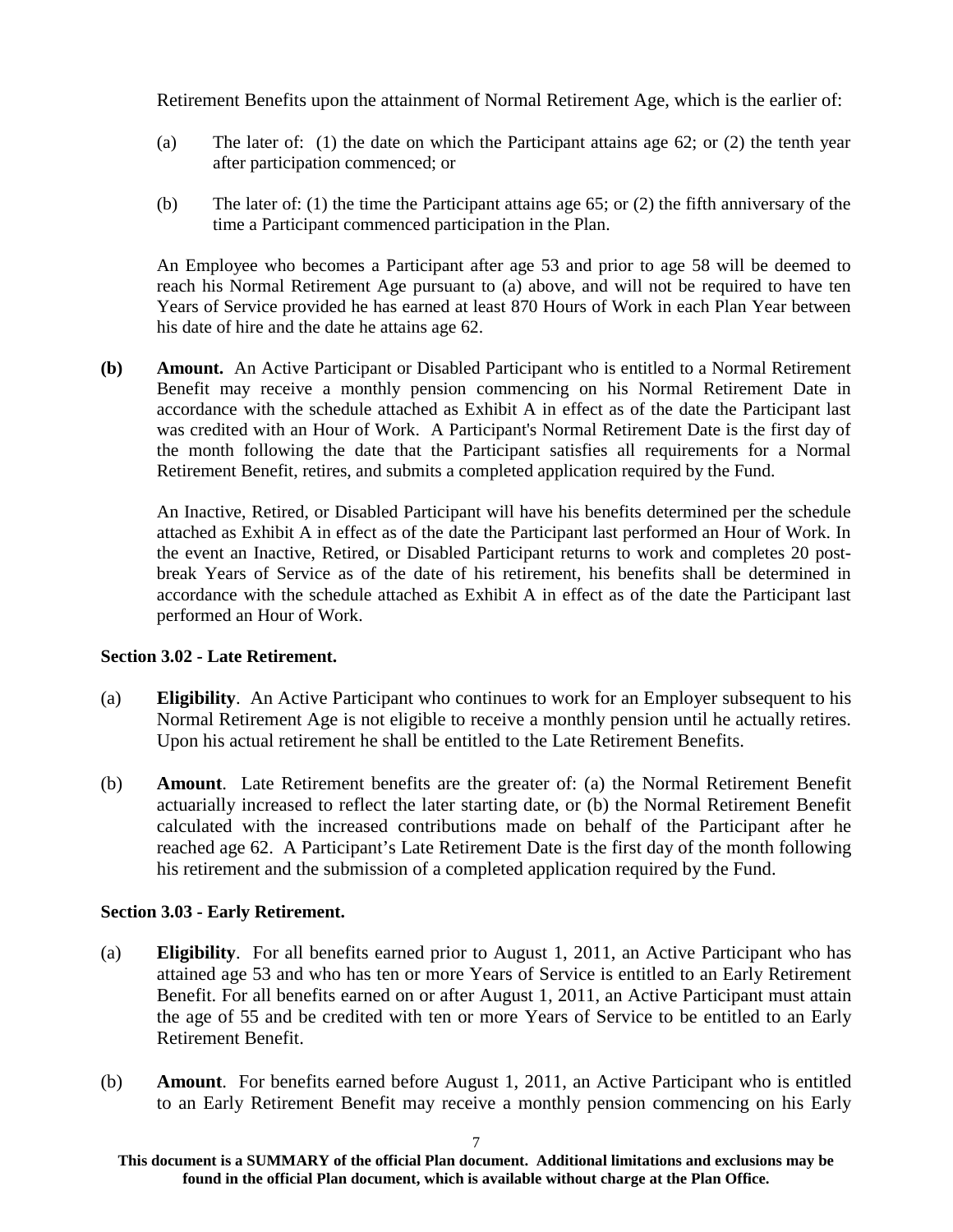Retirement Date equal to his Normal Retirement Benefit, but reduced by .0833% for each complete full month he/she is under age 62 but over age 55, and reduced further by .1666% for each complete full month he/she is under age 55 but over age 53.

For benefits earned on or after August 1, 2011, an Active Participant who is entitled to an Early Retirement Benefit may receive a monthly pension commencing on his Early Retirement Date equal to his Normal Retirement Benefit, but reduced by 2% for each year he/she is under age 62 but over age 60, and reduced further by 4% for each year under age 60 but over age 58, and reduced further by 7% for each year that under age 58 but over age 55.

A Participant's Early Retirement Date shall be the first day of the month following the date that the Participant satisfies all requirements for an Early Retirement Benefit, retires, and submits a completed application required by the Fund. The Retired Participant may elect to postpone the commencement of his Early Retirement Benefit to a later date, in which event the reduction will be computed as of the date the benefit commences using the reduction factors in effect on the date that such Retired Participant last performed an Hour of Work.

# **Section 3.04 - Disability Retirement.**

(a) **Eligibility**. An Active Participant with ten or more Years of Service, who is Totally and Permanently Disabled, and who has received a Social Security Disability award, is entitled to the Disability Retirement Benefit. For purposes of this Section 3.04 only, a participant is an "Active Participant" if the effective date of his Social Security Disability Award is before he has a Break in Service. If an Active Participant who has reached Early Retirement Age applies for Disability Retirement Benefits and has met all criteria except receipt of a Social Security Disability award, he/she may retire as an Early Retiree. If such individual receives a Social Security Disability award within four years of the Early Retirement Date, he/she shall be paid disability benefits retroactive to the date of application for Disability Retirement.

Disability Retirement Benefits shall not be coordinated pursuant to M.C.L.A §418.354, if that provision is found to be applicable to the Plan, or with any Workers Disability Compensation Benefits to which the Disabled Participant may be or may become entitled.

A Disability Retirement Benefit automatically converts to a Normal Retirement Benefit when a participant reaches Normal Retirement Age.

- **(b) Amount.** An Active Participant entitled to a Disability Retirement Benefit may receive a monthly pension equal to his Normal Retirement Benefit. The monthly pension payable under this paragraph shall terminate if prior to his Normal Retirement Age:
	- (a) The Participant returns to regular and substantially gainful occupation or employment, except for purposes of rehabilitation approved by the Board, or except as the Board shall find that such occupation or employment is of a type sponsored and operated by a public or private agency for the sole purpose of providing employment for physically handicapped persons;

**This document is a SUMMARY of the official Plan document. Additional limitations and exclusions may be found in the official Plan document, which is available without charge at the Plan Office.**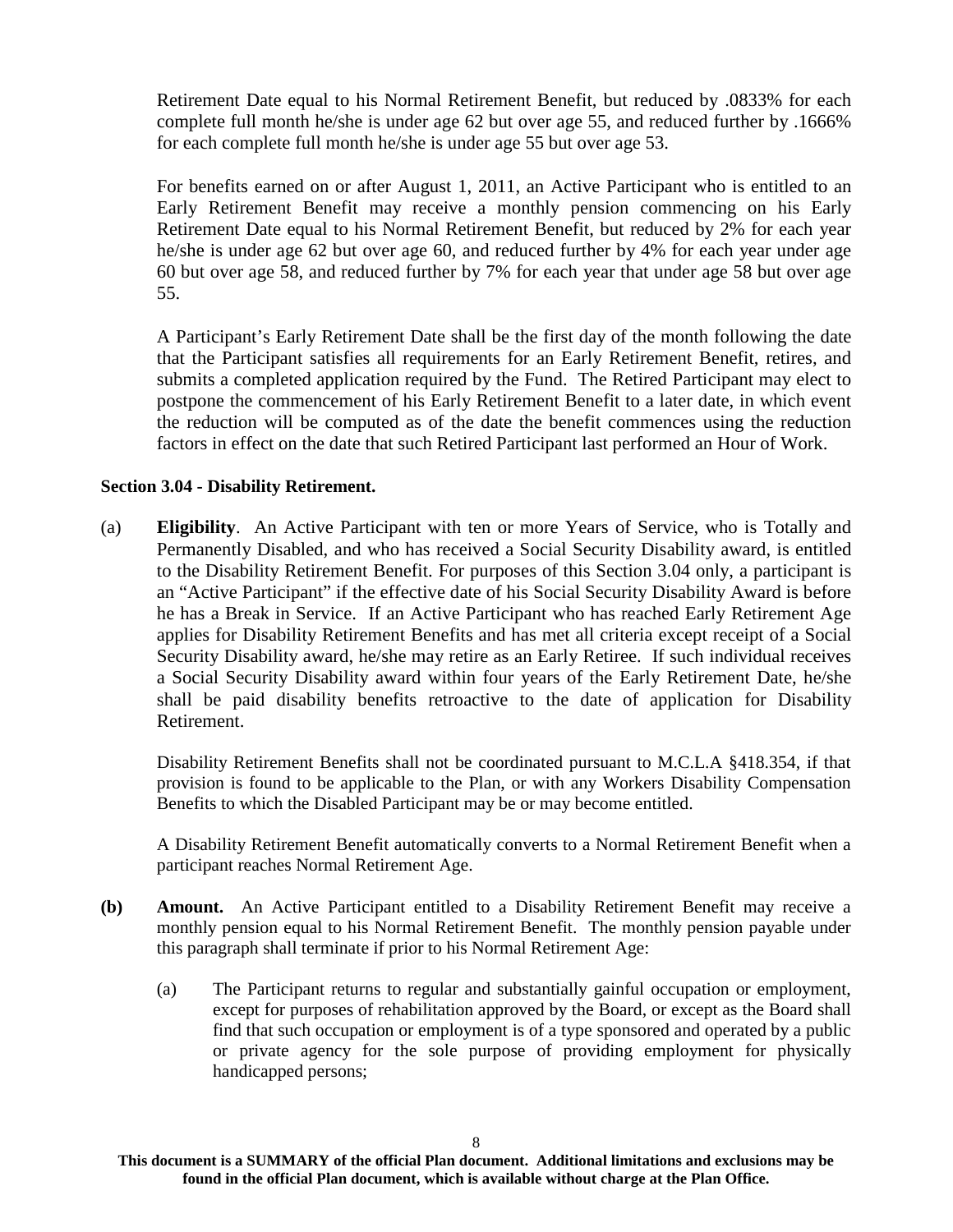- (b) The Board determines on the basis of competent medical evidence that the Participant has sufficiently recovered to resume a regular and substantially gainful occupation or employment; or
- (c) The Participant refuses to undergo a medical examination requested by the Board, provided that he may not be required to undergo a medical examination more often than semi-annually.

A Participant's Disability Retirement Date shall be the first day of the month following the later of:

- (a) The date on which the Board determines the Employee to be Totally and Permanently Disabled; or
- (b) The date on which he submits a completed application required by the Fund.

#### **Section 3.05 - Deferred Vested Retirement.**

- **(a) Eligibility.** An Inactive Participant who either has:
	- (1) Ten or more Years of Service prior to August 1, 1977; or
	- (2) Five Years or more Years of Service on or after August 1, 1977, but less than ten Years of Service as of July 31, 1997; or
	- (3) One or more Hours of Service on or after August 1, 1997, and Five Years of Service;

and whose employment terminated prior to being eligible for an Early or Normal Retirement Benefit, is entitled to a Deferred Vested Retirement Benefit.

**(b) Amount.** An Inactive Participant entitled to a Deferred Vested Retirement Benefit may receive a monthly pension commencing on his Deferred Vested Retirement Date. The benefit shall be computed in the same manner as a Normal, Late, or Early Retirement Benefit, whichever is applicable, using the benefit formula in effect per year of Credited Service at the time the Participant last was credited with an Hour of Work.

Notwithstanding, the benefit an Inactive Participant who qualifies for a Deferred Vested Retirement Benefit because he had five or more Years of Service on or after August 1, 1977, but less than ten Years of Service before January 1, 1997 (and did not have one Hour of Service after 1/1/97), shall be computed by multiplying his/her accrued benefit by the following Vested Percentage:

| <b>Credited Service</b>        | <b>Vested Percentage</b> |
|--------------------------------|--------------------------|
| 5 years but less than 6 years  | 50%                      |
| 6 years but less than 7 years  | 60%                      |
| 7 years but less than 8 years  | 70%                      |
| 8 years but less than 9 years  | 80%                      |
| 9 years but less than 10 years | 90%                      |
| 10 years or more               | 100\%                    |

# **Section 3.06 - Rule 85 Retirement.**

**(a) Eligibility.** An Active Participant whose age in full years (not fractions thereof) plus Years of Credited Service totals 85 is considered to have reached Normal Retirement Age. Effective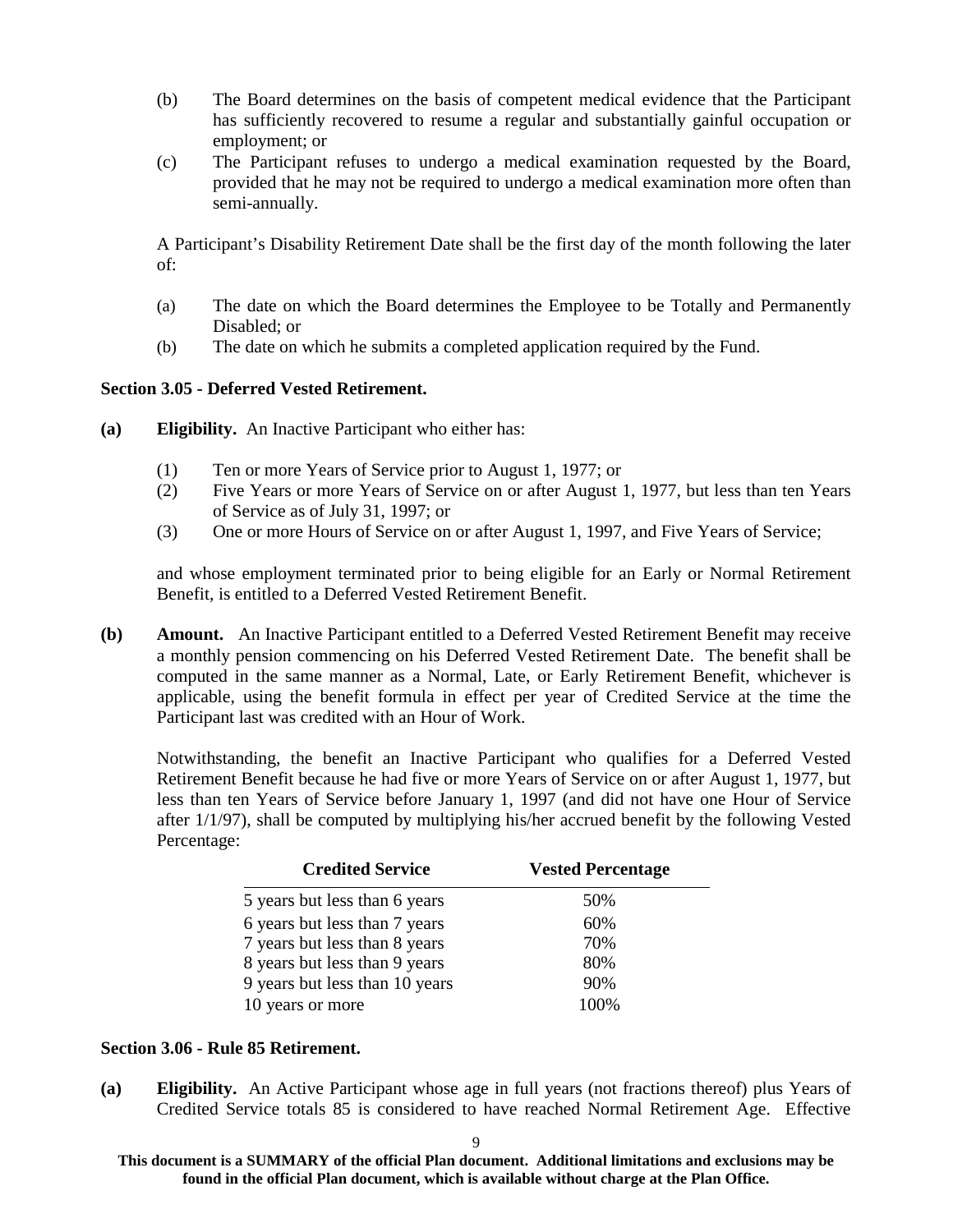8/1/2001, no further Years of Credited Service will be accrued under this Section.

**(b) Amount.** An Active Participant entitled to a Rule 85 Retirement may receive a monthly pension benefit commencing on the first day of the month following his Rule 85 Retirement Date, in accordance with the Schedule attached as Exhibit A as of the date the Participant was last credited with an Hour of Work.

**Section 3.07 - Required Distributions.** The Fund will make required minimum distribution as required by and subject to the provisions of the Internal Revenue Code. Such distributions generally apply to Participants age 70 ½ and above.

# **ARTICLE IV – FORM OF BENEFITS**

# **Section 4.01 - Normal Form of Benefits.**

**For single Participants**: The Normal Form of Benefit is a single life annuity providing for equal monthly installments throughout the remainder of such individual's lifetime.

**For married participants:** The Normal Form of Benefit is the 50% Qualified Joint and Survivor Form, which is the actuarial equivalent of the single life annuity. The 50% Qualified Joint and Survivor Form provides the Participant a reduced monthly benefit, and upon his/her death 50% of such amount is paid to his/her Surviving Spouse.

**Section 4.02 - Optional Forms of Benefits.** Instead of the Normal Form of Benefit set forth in Section 4.01, subject to the waiver requirements set forth below, an Early, Normal, or Deferred Vested Retiree may elect one of the following optional forms of benefits, any of which are the Actuarial Equivalent of the Normal Form of Benefits:

- **(a) A 100% Joint and Survivor Option:** The percentage payable to the Surviving Spouse is 100% of the Participant's reduced benefit.
- **(b) A 75% Joint and Survivor Option:** The percentage payable to a Surviving Spouse is 75% of the Participant's reduced benefit.
- **(c) Social Security Adjustment Option:** A Participant will receive an increased retirement benefit until age 62. Upon attaining age 62, the Participant receives a reduced retirement benefit. Payments under this option are calculated so that the pre-age 62 monthly payments approximate the post-age 62 monthly payment plus estimated Social Security payments for which the Participant will be eligible at age 62. This form of benefit may be elected by a Participant who elects to receive benefits in the Normal Form, 100% Joint or Survivor Option, or 75% Joint and Survivor Option. To receive this benefit, a Participant must provide a Social Security Statement, dated within the preceding 12 months, from the Social Security Administration containing his/her estimated Social Security retirement benefits.
- **(d) Life-Ten Years Certain Option:** A Participant may elect to receive a reduced monthly benefit for life with the provision that if his death should occur before he has received at least 120 such monthly payments, the same reduced monthly benefit shall be continued to his Beneficiary until a total of 120 monthly payments combined have been paid by the Fund to the Deceased Participant and his Beneficiary.

**This document is a SUMMARY of the official Plan document. Additional limitations and exclusions may be found in the official Plan document, which is available without charge at the Plan Office.**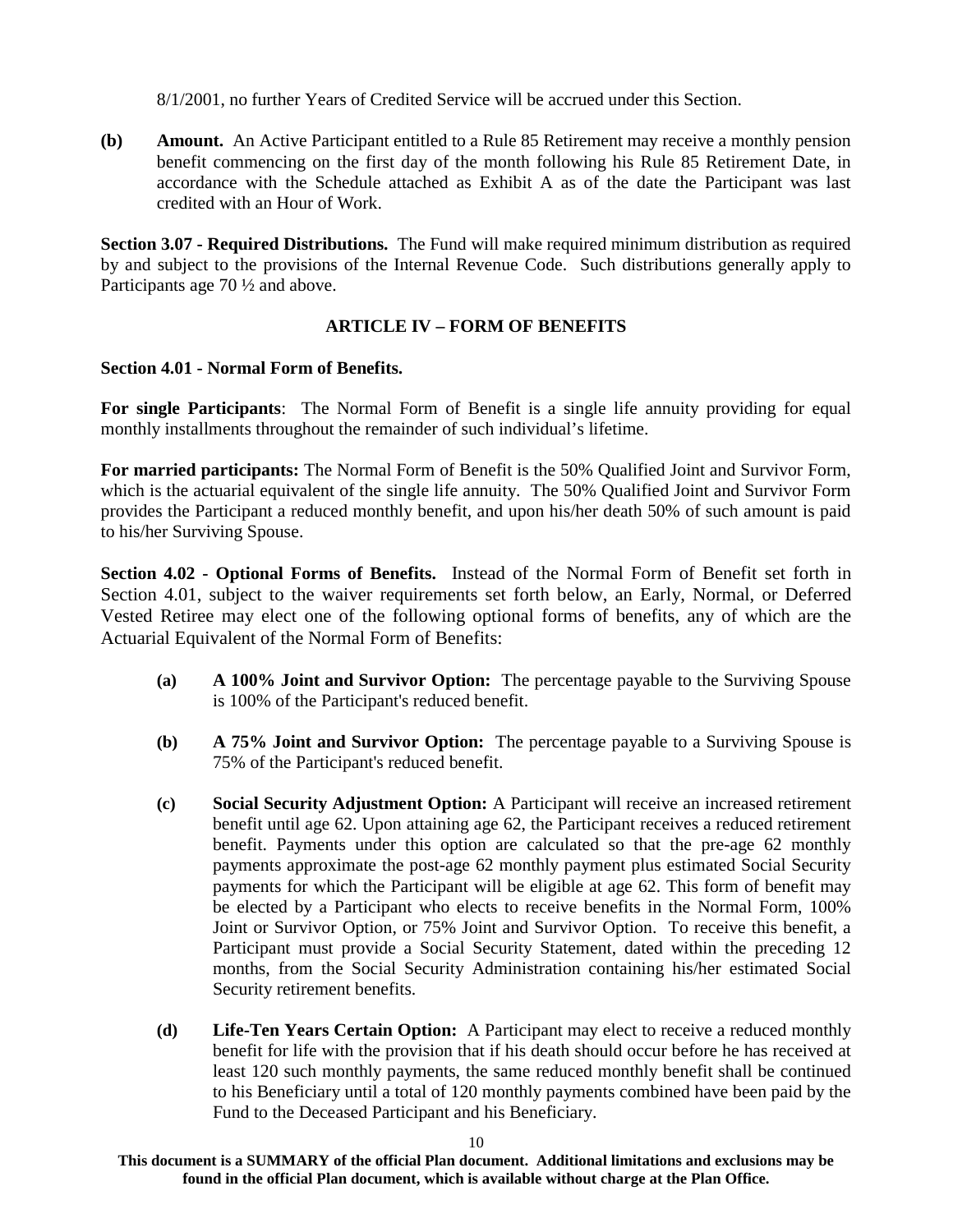**(e) Life-Five Years Certain Option:** A Participant may elect to receive a reduced monthly benefit for life with the provision that if his death should occur before he has received at least 60 such monthly payments, the same reduced monthly benefit shall be continued to his Beneficiary until a total of 60 monthly payments combined have been paid by the Fund to the Deceased Participant and his Beneficiary.

**Disabled Participant:** An individual receiving a Disability Retirement Benefit may elect a form of payment when he attains earliest retirement age. If he has not made a prior election, then upon attainment of Normal Retirement Age, his benefit will be paid in the Normal Form of Benefit. If he dies prior to making an election, his/her benefits will be paid as a pre-retirement death benefit as set forth in Article V.

**Pop-Up:** In the event the Spouse of a Participant who is receiving the 50%, 75%, or 100% Joint and Survivor dies within five years of the date of commencement of the Joint and Survivor Annuity, the Participant shall receive, commencing with the first day of the month following the Spouse's death, a single life annuity which is the Actuarial Equivalent of such Joint and Survivor Annuity.

**Waiver - Spousal Consent to Waive Normal Form of Benefit:** An election to waive the Normal Form of Benefit and elect an optional form of benefit must be made by a Participant in writing during an election period. If married, the election must be consented to by his/her Spouse in writing. Notwithstanding, no consent is needed for the Participant to elect either the 100% or 75% Joint and Survivor Options. Additional information regarding waiver is available from the Fund Office.

**Section 4.03 - Election of Form of Payment.** The Fund must furnish each Participant, as required by law, information regarding benefit options and the effect of certain elections. Elections must be made in writing on forms provided by the Fund and may be revoked at any time prior to the commencement of benefits. Additional information is available from the Fund Office.

**Section 4.04 - Beneficiary for Ten and Five Year Certain Options.** Every single Participant or married Participant who has obtained spousal consent to waive the Normal Form may designate any person to be his/her Beneficiary for the Ten and Five Year Certain Options. The Survivor Spouse shall be the Beneficiary in the event there is no proper waiver. If there is no Survivor Spouse and no designated Beneficiary, such benefits shall be paid to the person or persons in the first of the following categories:

- (a) The Participant's surviving children in equal shares; or
- (b) The Participant's estate.

No events, such as marriage, will automatically change the designated Beneficiary. Once a Participant properly designates a Beneficiary, that Beneficiary will continue to be the designated Beneficiary until changed in writing, on a form approved by the Trustees, by the Participant.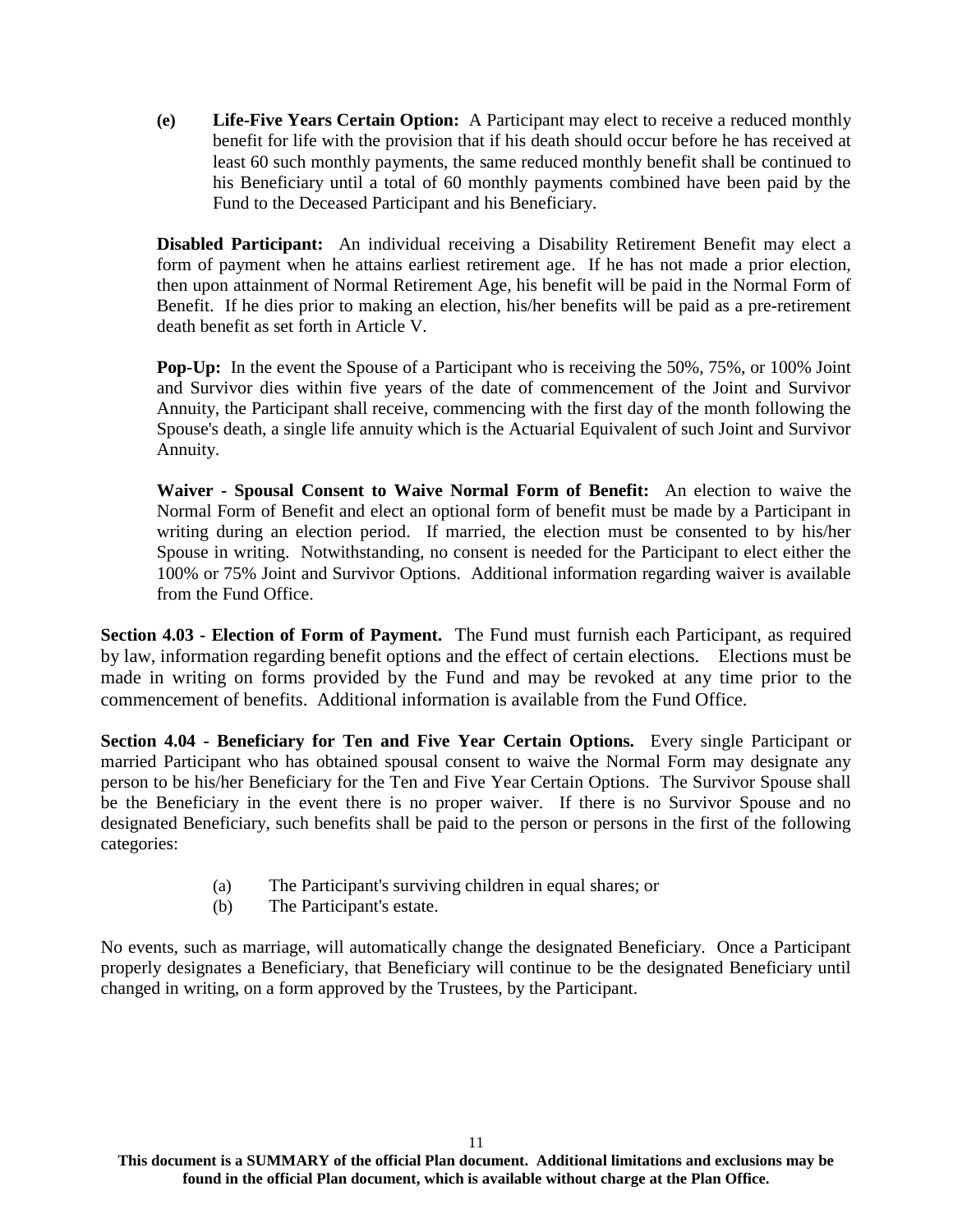**Section 4.05 - Distribution for Minor Beneficiary.** In the event a distribution is to be made to a minor, the Administrator may, in the Administrator's sole discretion, direct that such distribution be paid to the legal guardian, or if none, to a parent of such Beneficiary with whom the Beneficiary maintains his residence, or to the custodian for such Beneficiary under the Uniform Gift to Minors Act or Gift to Minors Act, if such is permitted by the laws of the state in which said Beneficiary resides. Such a payment shall fully discharge the Fund and any related party from further liability for payment.

# **ARTICLE V – DEATH BENEFITS**

**Section 5.01 - Death After Normal Retirement Age:** In the event a Participant dies after his Normal Retirement Age and before his actual retirement, such Participant shall be deemed to have retired on the date of his death. If he was married for at least one year as of the date of his death, his Surviving Spouse shall be entitled to receive the 50% Qualified Joint and Survivor Form, calculated as if the deceased Participant had retired on the date of his death. Such benefits will begin as of the first day of the month following the date of death, but no monthly payments shall actually be made until approved by the Trustees after an application is submitted by the Surviving Spouse on a form required by the Fund.

#### **Section 5.02 - Death Before Normal Retirement Date:**

- (a) **Married Participants**: A Deferred Surviving Spouse's Benefit shall be payable to a Participant's Surviving Spouse in monthly installments beginning, unless the Surviving Spouse elects a later date, as of the first day as of which the Deceased Participant could have first started to receive Normal or Early Retirement Benefits or Deferred Vested Benefits had he lived based on his Years of Service for benefit accrual purposes as of the date of his death. Such monthly benefit shall be payable under the provisions of the 50% Qualified Joint and Survivor Form, computed as if the Deceased Participant had lived to his earliest retirement date, applied, and received such benefits and died immediately thereafter.
- **(b) Single Participants:** The Designated Beneficiary of any vested single Participant who dies prior to his annuity starting date, shall receive a death benefit equal to \$5,000.00 for each Year of Service for benefit accrual purposes, payable in a lump sum. This benefit is the sole benefit payable under the Plan in the event a single Participant dies prior to his annuity starting date. Every single Participant may designate any person to be his/her Beneficiary on a form approved by the Trustees, and such person shall remain the designated Beneficiary until changed in writing by the Participant on a form approved by the Trustees. In the event there is no designation, this benefit shall be paid to the person or persons in the first of the following categories: (a) the Participant's surviving children in equal shares; or (b) the Participant's estate.

# **ARTICLE VI – SUSPENSION OF RETIREMENT BENEFITS**

#### **Section 6.01 - Suspension of Retirement Benefits**

**(a) General Rule:** The Normal Retirement Benefit, the Late Retirement Benefit, or the Early Retirement Benefit shall be suspended, if an Employee who is receiving any such benefit under this Plan returns to active service or employment prior to reaching age 70 ½ with any employer in the same trade or craft in which he was working before he began receiving such benefits in the State of Michigan (for benefits accrued prior to April 1, 2001, the Counties of Genesee, Shiawassee, and Lapeer) for a period of at least eight days or 40 hours in any one month (Plan Related Employment). The Trustees shall have sole and complete discretion to determine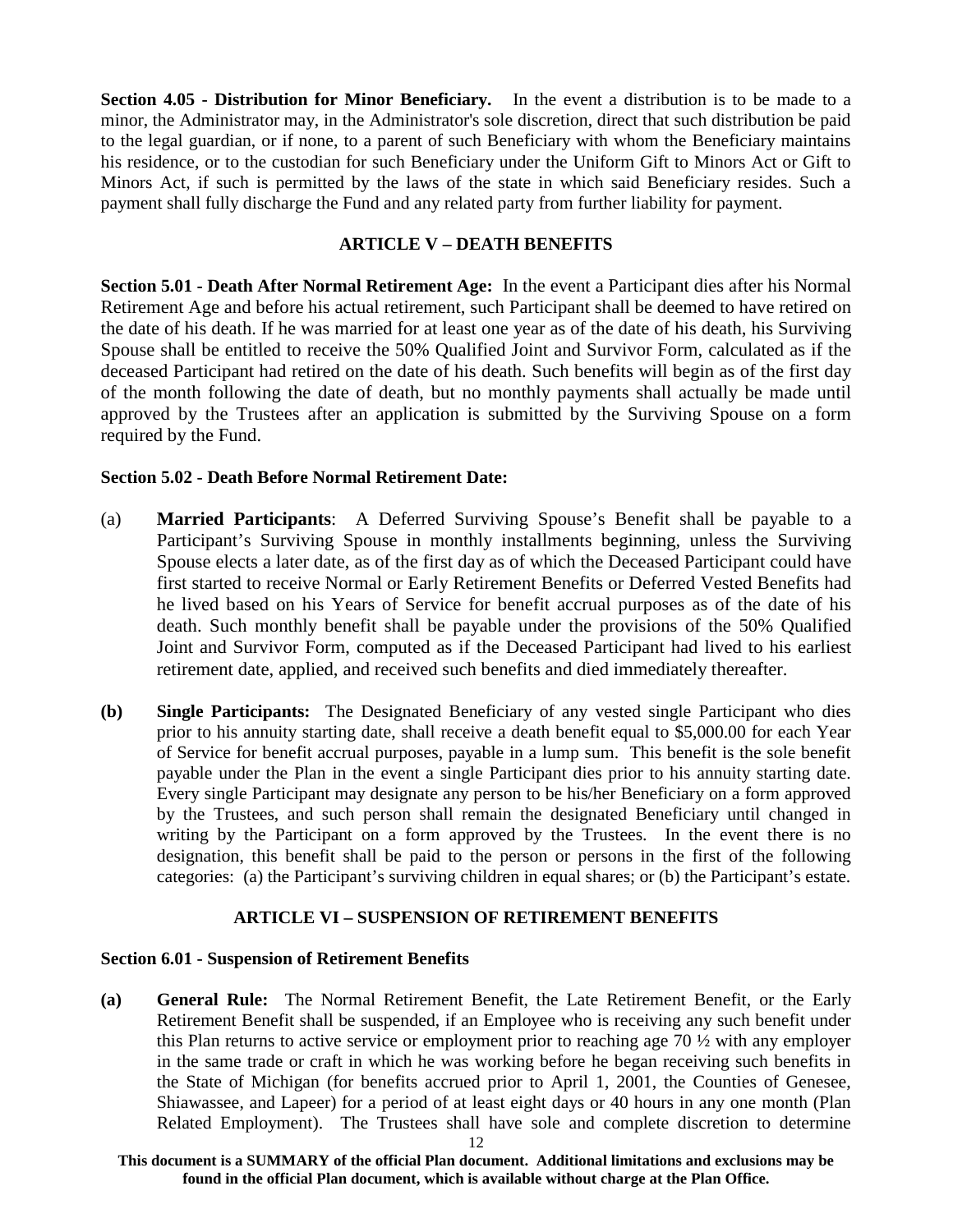whether work falls within the definition of Plan Related Employment and their decision shall be binding upon any Retired Participant or any other interested party.

# **(b) For All Retired Participants Whose Benefits Are Suspended**

- (1) **When Benefits are Suspended:** Benefits shall be suspended for any calendar month in which the Retired Participant returns to or continues in Plan Related Employment. Such suspension shall continue until the Retired Participant notifies the Trustees in writing that he has stopped working in Plan Related Employment. Thereafter, payments of benefits shall resume not later than the first day of the third calendar month after the calendar month in which the Retired Participant ceases such employment or the first day of the calendar month after receipt of the Retired Participant's written notice to the Trustees, whichever is later. The initial payment to the Retired Participant upon resumption shall include the payment scheduled to occur in the calendar month in which such payments resume plus amounts withheld during the period between the cessation of Plan Related Employment and the date of resumption of payments, less any amount which are subject to offset or deduction.
- (2) **Offset:** Deductions shall be made from the resumed benefits payment for any payments made by the Plan during those calendar months in which the Retired Participant was employed in Plan Related Employment. Any such deduction or offset shall not exceed in any month 25% percent of that month's total benefit payment which would have been due but for the offset, except that deduction or offset may be made without limitation as to any initial resumption payment which is due to be made to Retired Participant no later than the first day of the third calendar month after the Retired Participant ceased Plan Related Employment. Any such offsets or deductions shall also be made to any benefit payments to the Beneficiary of a Retired Participant in the event the Retired Participant dies before the total amount subject to offset has been recovered.
- (3) **Verification and Determination of Status:** Every Retired Participant receiving Retirement Benefits, and every Participant who would be eligible to receive retirement Benefits but for his reemployment or continued employment, who engages in any employment described in this Section, shall promptly notify the Trustees in writing of such employment or reemployment and shall provide the Trustees will all reasonable information and assistance for the purpose of verifying such employment.

A Retired Participant may request an advance determination from the Trustees as to whether any specific contemplated employment will be regarded as Plan Related Employment for purposes of this Section. Requests for such advance determinations may be considered in accordance with the claims procedure adopted by the Trustees and shall be submitted on such forms as may be required by the Trustees.

(4) **Presumptions:** If the Trustees become aware that a Retired Participant is working in Plan Related Employment and if the Retired Participant has not complied with the Plan's reporting requirements as to such employment, the Trustees may, unless it is unreasonable to do under the circumstances, act upon a rebuttable presumption that such employment constitutes Plan Related Employment and suspend payment of benefits to such Retired Participant. Such suspension shall commence with the next regularly scheduled payment of benefits after the Trustees become aware of such Plan Related Employment.

**This document is a SUMMARY of the official Plan document. Additional limitations and exclusions may be found in the official Plan document, which is available without charge at the Plan Office.**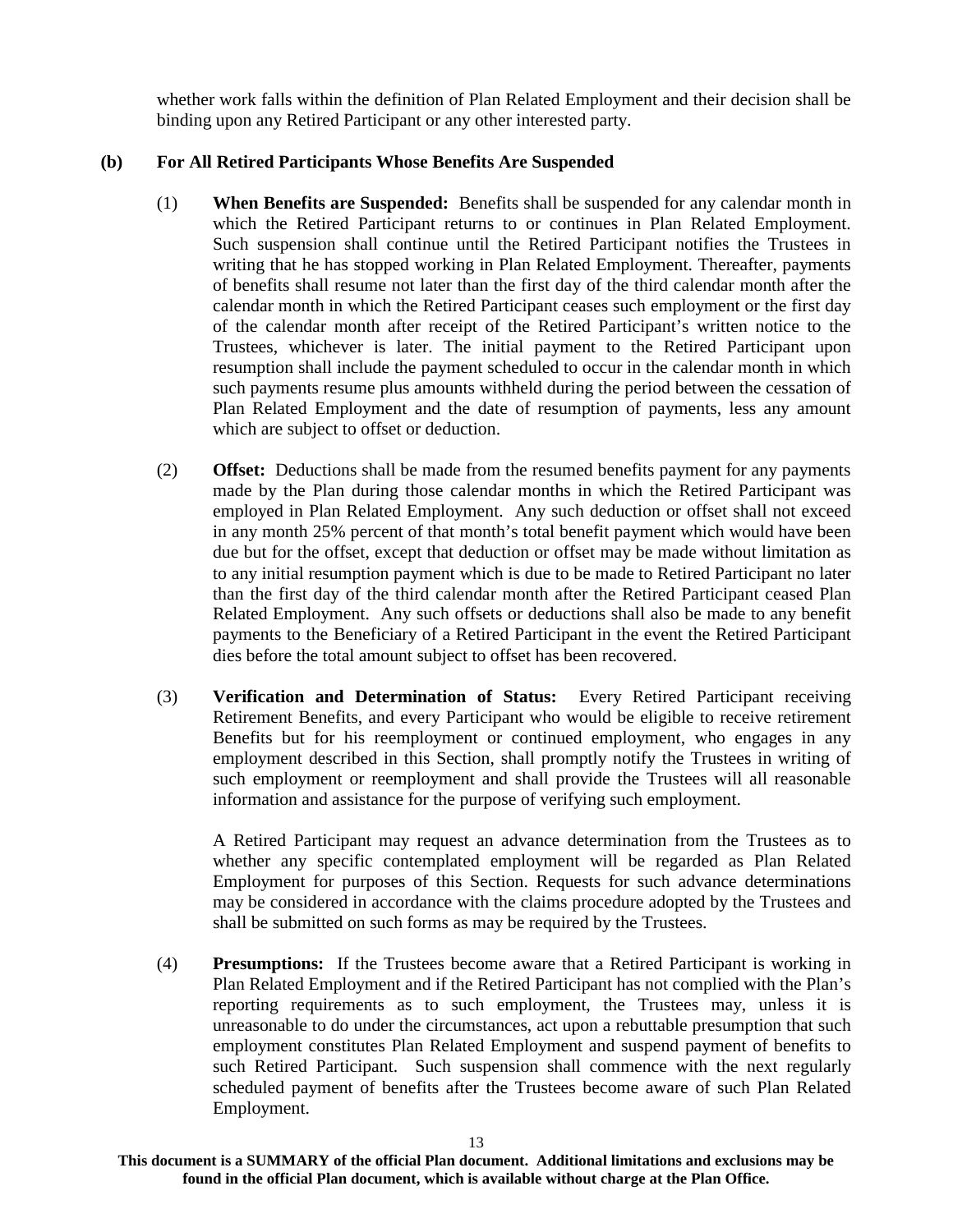In addition, if the Trustees become aware that a Retired Participant is working in employment at a construction site which would constitute Plan Related Employment and if the Retired Participant has not complied with the Plan's reporting requirements as to such employment, the Trustees may, unless it is unreasonable to do so under the circumstances, act on the basis of a rebuttable presumption that the Retired Participant engaged in such employment for so long as the employer of the Retired Participant performed work at the construction site at which the Retired Participant is working.

- (5) **Notification:** The Trustees shall notify each Retired Participant of any suspension in writing, by personal delivery or first class mail, during the first calendar month in which suspension takes place. Such notification shall contain the following information:
	- (A) A description of the specific reasons why benefit payments are being suspended;
	- (B) A general description of the Plan provisions relating to the suspension of benefits;
	- (C) A copy of such Plan provisions;
	- (D) A statement referring to the applicable Department of Labor regulations concerning suspension of benefits;
	- (E) An explanation of the Plan's procedures for affording a review of a Retired Participant's suspension of benefits;
	- (F) An explanation of the requirements to file a notice of termination of Plan Related Employment in order to resume benefit payments, including procedures and forms related to such notice; and
	- (G) If offset is applicable, an explanation of the offset procedures, identifying specifically the periods of employment in Plan Related Employment, the suspendible amounts which are subject to offset and the manner in which the Plan intends to offset such suspendible amounts.

#### **(c) Recomputation of Benefit Upon Termination of Plan Related Employment**

- (1) On termination of Plan Related Employment (Subsequent Retirement Date) and proper notice of same to the Trustees, the pension benefit of the Retired Participant shall be recomputed based on any additional Credited Service.
- (2) The recomputed benefit shall be the greater of:
	- (A) The original pension benefit; or
	- (B) The pension benefit calculated as of his Subsequent Retirement Date, reduced by the actuarial equivalent of pension payments received prior to Normal Retirement Age. The actuarial equivalent is determined by dividing the amount pension payments received by the Retired Participant prior to Normal Retirement Age by the factor appropriate to his age upon his subsequent retirement.

Such benefit will be recalculated in accordance with Proposed Treasury Regulation section  $1.411(b) - 2(b)(4)(ii)$ .

(3) For those whose original pension benefit commenced on or after Normal Retirement Age, the recomputed benefit shall be paid in the same optional form of benefit as the original pension benefit. If such optional form of benefit is a 5 or 10 year certain, the

**This document is a SUMMARY of the official Plan document. Additional limitations and exclusions may be found in the official Plan document, which is available without charge at the Plan Office.**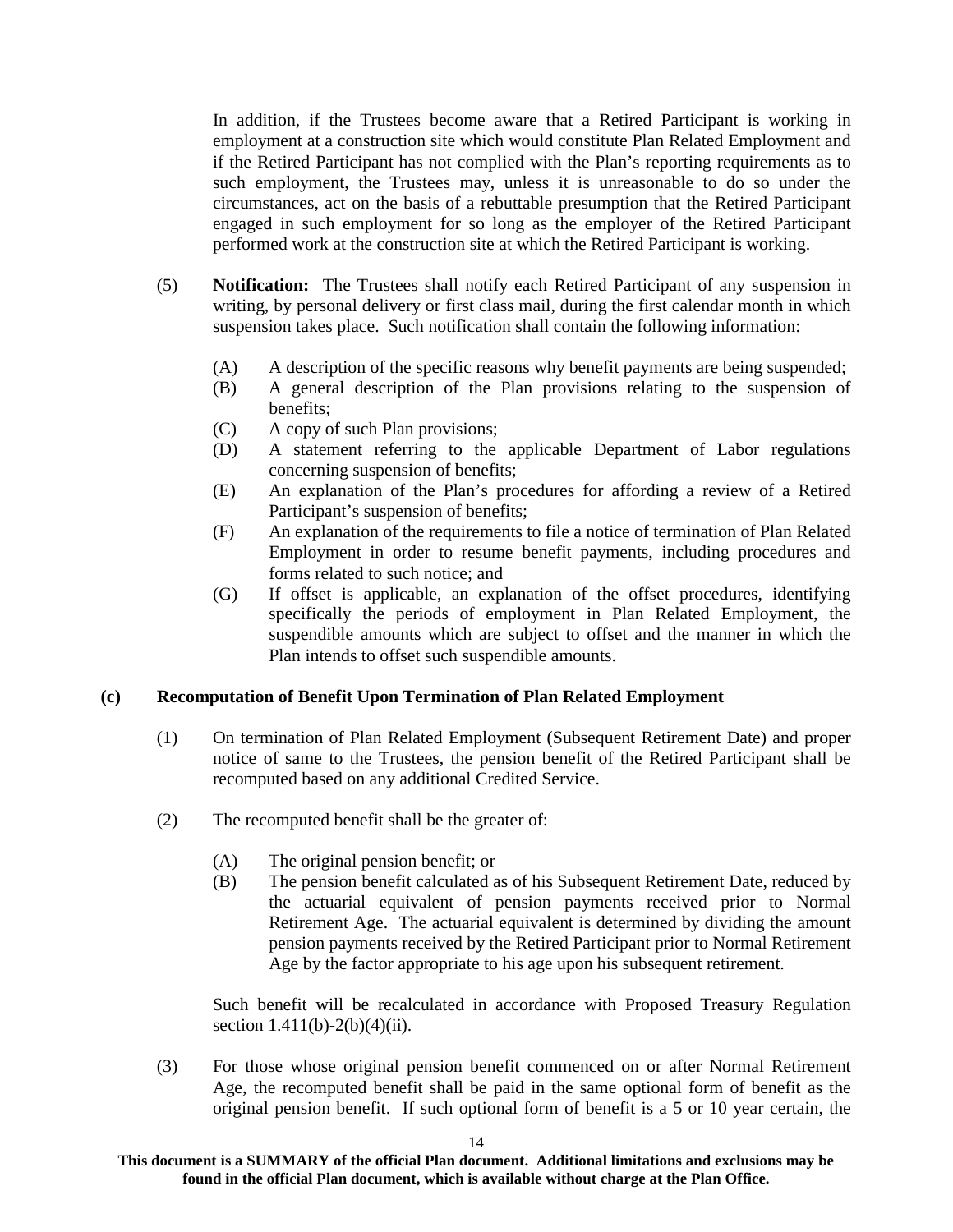period over which such payments are made will not be changed from that calculated at the original retirement date. For purposes of calculating actuarial adjustments, ages at the Subsequent Retirement Date shall be used to calculate additional accruals, if any, for Year of Services earned during the period of Plan Related Employment.

(4) For those whose original pension benefit commenced before normal retirement age, the accrual date for additional accruals only shall be the date the recomputed benefit is payable. The recomputed benefit shall be paid in the Normal Form of Benefit or other optional form of benefit in effect immediately prior to a suspension of benefits, however the Retired Participant may elect a new form of benefit for the additional accruals only.

# **ARTICLE VII – MISCELLANEOUS**

**Section 7.01 - Outstanding Payments.** If any benefit payment approved by the Trustees or required to be distributed under the Plan remains unclaimed for a period of two years, such benefit payment will revert to and become the property of the Fund. However, if a claim is made by a Participant or Beneficiary for an unclaimed benefit to which he/she is entitled under the terms of the Plan after the two year period, then such benefit shall be reinstated by the Trustees. The Fund shall comply with any procedure or requirement to locate a Participant or Beneficiary applicable to the Plan as required under law. In the event any other payment issued by the Fund, for any reason, has not been redeemed by the payee for a period 24 months, or such lesser time set forth on the payment issued by the Fund, such payment is void and reverts to the Plan as a plan asset.

**Section 7.02 - Overpayments.** The Fund has the right to recover from any Participant, Retiree, Spouse, Surviving Spouse, Beneficiary, or other payee any amounts paid by the Fund which were not properly owing under the terms of the Plan, whether such amounts were paid by mistake, fraud, or any other reason. The Fund has the right to pursue the payee (including the Participant/Retiree and his/her Spouse jointly and severally), for the full amount due and owing under this provision. At the Fund's sole option, it may enforce this provision by offsetting future benefits, or crediting Contributions received against the debt owed the Fund under this provision, until the amount owed has been recovered.

**Section 7.03 - Reciprocal Agreements.** The Fund may enter into reciprocity agreements. Participants who have contributions transferred to the Fund pursuant to reciprocity agreements shall be credited to one Hour of Work for vesting purposes for each contribution hour transferred to the Fund. A Participant's credit for benefit accrual purposes with respect to any contribution hours transferred shall be the product of: (a) the number of contribution hours transferred, and (b) a fraction, the numerator of which is the dollar value of such contribution hour transferred and the denominator of which is the hourly required Employer contribution to the Fund for Journeyman at the time the transferred contribution hour was earned by such Participant.

**Section 7.04 - Non-Alienation of Benefits/QDROs.** Except as may be required to comply with Qualified Domestic Relations Orders (QDROs), no benefit payable under the Plan shall be subject in any manner, to alienation, sale, transfer, assignment, pledge or encumbrance. Participants and Beneficiaries may obtain a copy of the Plan procedures governing QDRO determinations at no charge, from the Plan Administrator. If the domestic relations order satisfies the requirements for a QDRO, the Trustees shall administer distributions from the Plan in accordance with such order.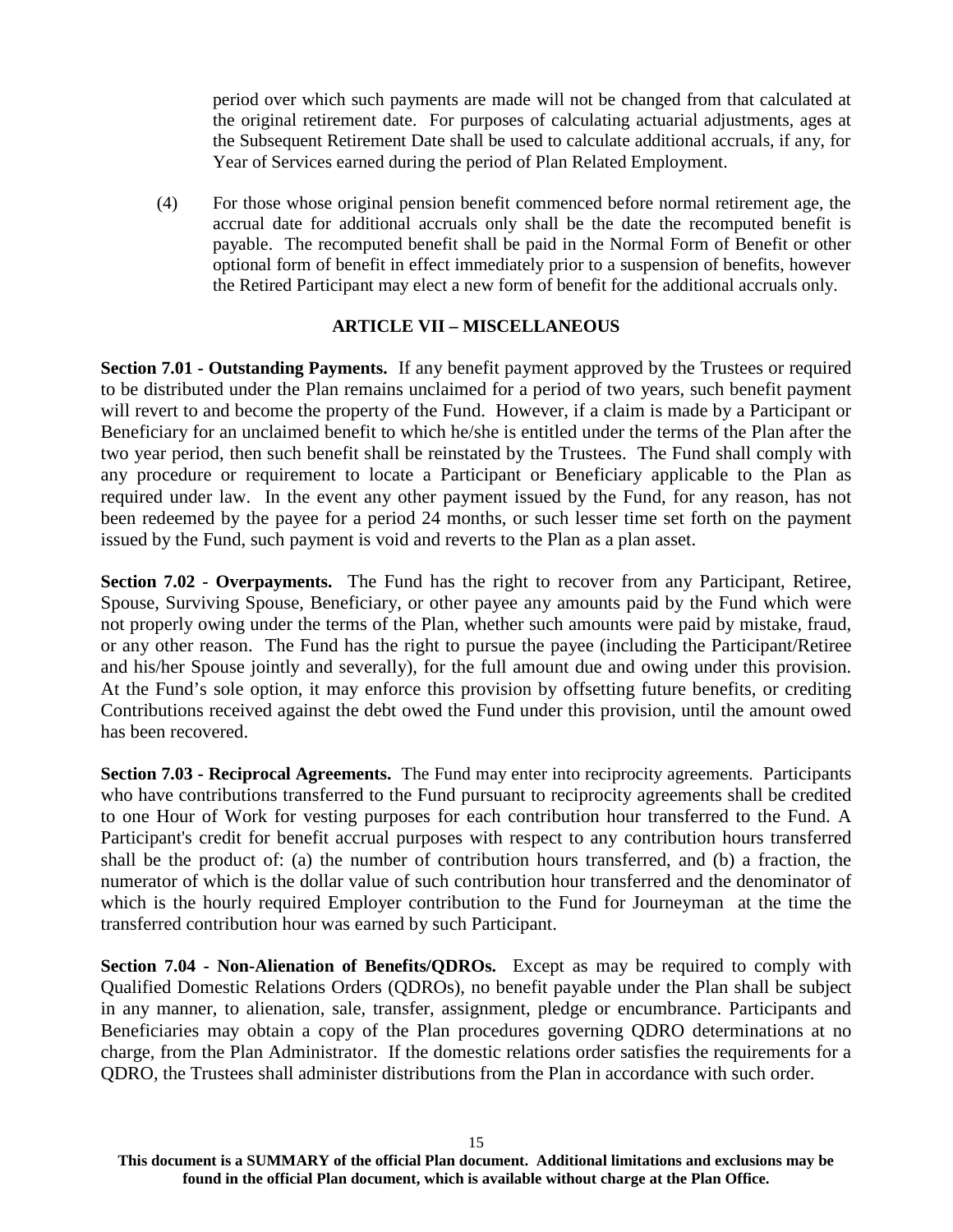**Section 7.05 - Strikes.** Absence during an authorized and lawful strike occurring after the effective date, which strike is not in violation of the Collective Bargaining Agreement then in effect, if any, between the Employer and the Union, shall not for the period of such strike result in loss of Credited Service, nor shall Hours of Work accrue during such a period except for purposes of determining whether a Break-in-Service has occurred. In the event there is a dispute as to whether a strike is authorized and lawful, the same shall be determined by the Board. In the event the Participant fails to return to employment with an Employer after the termination of the strike or if the Participant is lawfully and permanently replaced, then the provisions of the Plan shall fully apply.

**Section 7.06 - Service Credit With Respect to Qualified Military Service.** Notwithstanding any provision of the Plan to the contrary, contributions, benefits and service credit with respect to qualified military service will be provided in accordance with IRC  $\frac{1}{4}(u)$ . The cost of providing such contributions, benefits and service credit shall be considered a liability of the entire Trust Fund and shall not fall to any one Employer or group of Employers. The following procedures shall be used to implement IRC §414(u):

- **Notification.** Prior to entering military service, a Participant is required to provide advance written or verbal notice to his employer unless giving such notice is precluded by military necessity or is otherwise impossible or unreasonable.
- **Disclosure Requirement.** Upon application for re-employment, a Participant shall be required to provide documentation to establish the timeliness of his application for reemployment (A copy of the Participant's discharge papers shall be sufficient).
- **Crediting Military Service.** To determine the number of hours to be credited for military service, the Board of Trustees shall review the Participant's work history during a period equal to at least two times the amount of time spent in military service.
- **Allocation of Liability.** Liability associated with the crediting of military service shall be added to all other Plan liabilities for a particular Plan year and funded in the same manner as any other Plan liability.
- **Service and Discharge.** Credit will be given under this section only if service is for no more than five years, unless extended at the government's request, and the Participant is discharged under honorable conditions.

A Participant will only be entitled to the benefits of this section if he returns to Covered Service under the collective bargaining agreement within the following time frames:

- **For uniformed service of less than 31 days:** by the next work day after the end of service plus eight hours, or as soon as possible after the end of the eight hour period if reporting earlier is impossible through no fault of the Participant;
- For service of more than 30 days but less than 181 days: within 14 days of completing the service, or the next full calendar day if returning earlier is impossible through no fault of the Participant; or
- **For service of more than 180 days:** within 90 days after completion of service.

Notwithstanding the foregoing, the beneficiary of a Participant on a leave of absence to perform military service with reemployment rights under IRC §414(u) shall be entitled to any additional benefits (other than benefit accruals relating to the period of qualified military service) that would be provided under the Plan had the Participant died as an Active Participant in accordance with IRC §401(a)(37).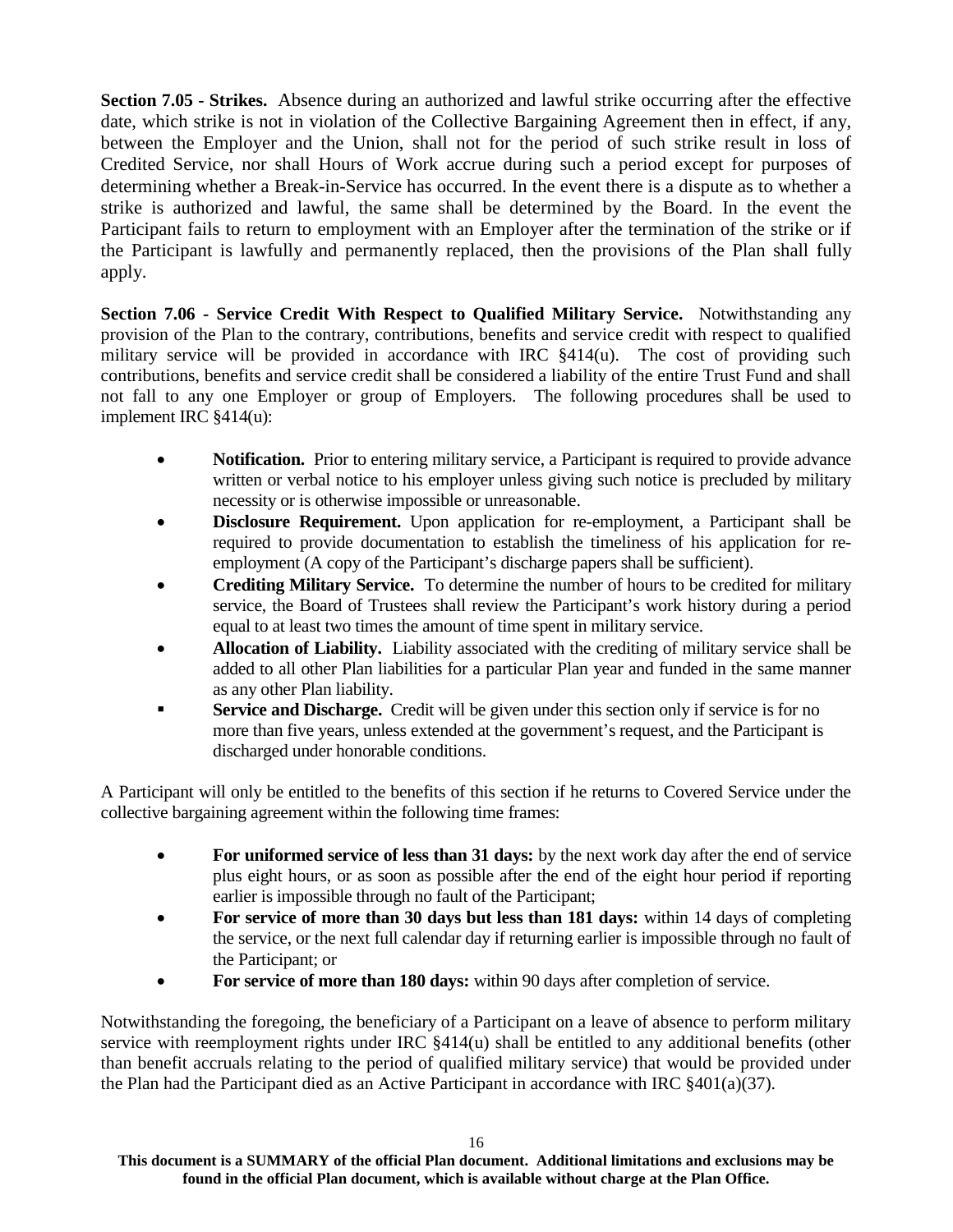**Section 7.07 - Direct Rollover** As required by law, when applicable, Participants will receive information regarding the ability to rollover distributions to Eligible Retirement Plans.

# **ARTICLE VIII – CLAIM AND APPEAL PROCEDURES**

#### **Section 8.01 Timing and Notification of Benefit Determination.**

- (a) **Retirement Benefits**. Written notice of the decision on a claim shall be furnished to the claimant within 90 days after the application is filed, however this period may be extended by for up to 90 days if special circumstances require an extension of the time for processing the claim. In such case, written notice of the extension shall be furnished prior to the termination of the initial 90 day period.
- (b) **Disability Benefits.** In the case of a claim for disability benefits, the Fund Office shall notify the claimant of the Fund's determination within a reasonable period of time, but not later than 45 days after receipt of the claim. This period may be extended by the Fund for up to 30 days, provided that the Fund Office determines that such an extension is necessary due to matters beyond the control of the Fund and notifies the claimant, prior to the expiration of the initial 45-day period, of the circumstances requiring the extension. In some circumstances, upon due notice the Fund may extend this period for an additional 30 days.

**Section 8.02 Manner and Content of Notification of Benefit Determination.** The Fund Office shall provide a claimant with written or electronic notification of any claim denial, i.e. adverse benefit determination, setting forth the reasons for such denial and information regarding the Fund's appeal procedures.

# **Section 8.03 Appeal of Adverse Benefit Determination**

- (a) Appeals must be forwarded to and received by the Fund Office within 60 days (180 days for appeals involving disability benefits) following receipt of a notification of an adverse benefit determination (i.e. denial of claim). As part of any such appeal, a claimant may submit written comments, documents, records, and other information relating to the claim for benefits.
- (b) A claimant, free of charge and upon request, shall be provided reasonable access to, and copies of, all documents, records, and other information relevant to the claimant's claim for benefits.
- (c) Upon appeal, the Trustees will review all comments, documents, records, and other information submitted by the claimant relating to the claim, without regard to whether such information was submitted or considered in the initial benefit determination.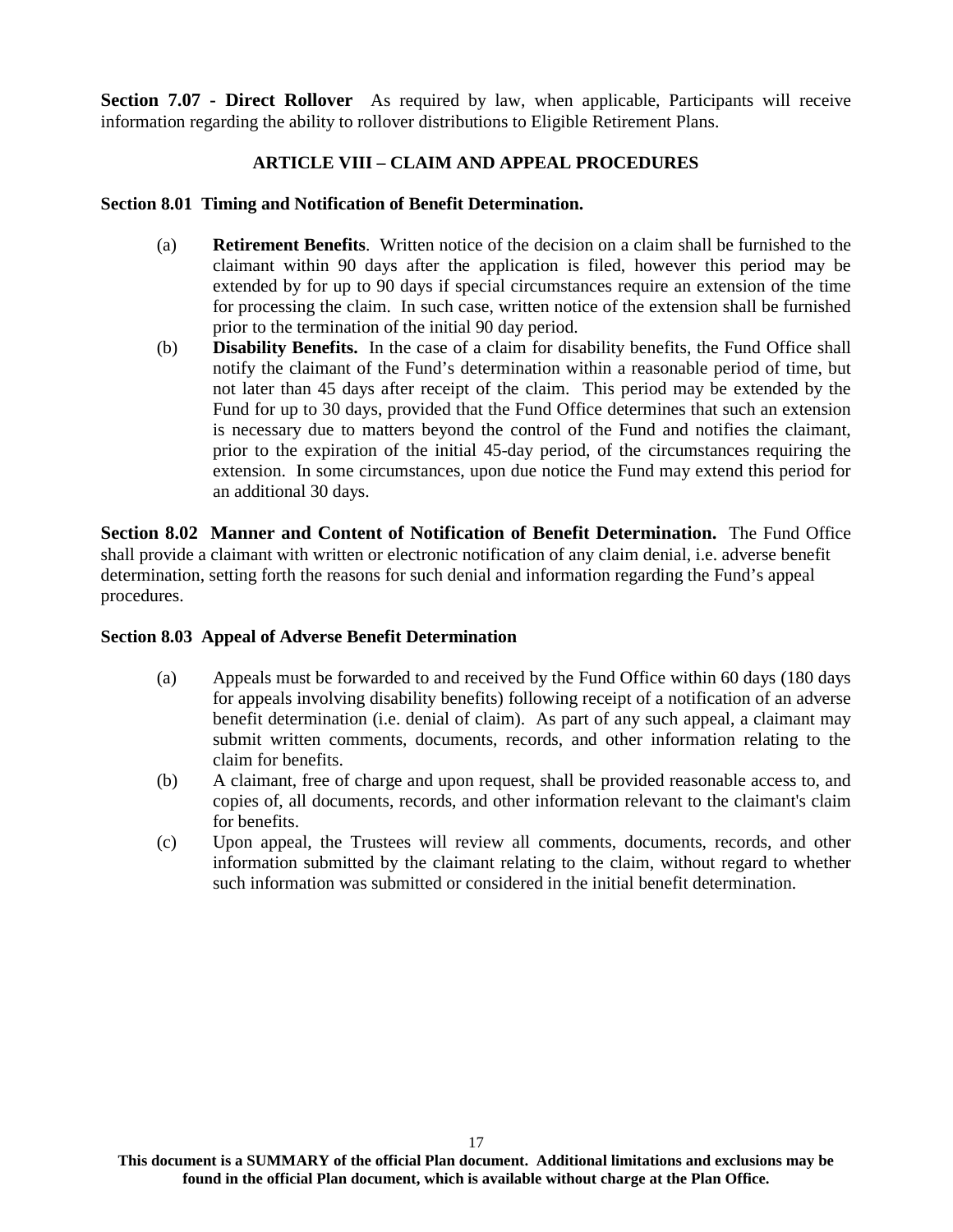#### **Section 8.04 Trustees Decision on Appeal**

- (a) **Timing of Decision.** The Trustees shall make a benefit determination on appeal no later than the date of the board meeting that immediately follows the Fund Office's receipt of an appeal, unless the appeal is filed within 30 days preceding the date of such meeting. In such case, the benefit determination may be made no later than the date of the second board meeting following the Fund Office's receipt of the request for review. If special circumstances require a further extension of time for processing, a benefit determination shall be rendered not later than the third board meeting following the Fund Office's receipt of the request for review.
- (b) **Manner and Content of Notification of Trustees Notice of Decision on Appeal.** The Fund Office shall provide a claimant with written or electronic notification of its decision on appeal, setting forth the reasons for such denial and the participant's rights to take further action.

**Section 8.05 Discretion of Trustees.** The Trustees have full discretionary authority to determine eligibility for benefits, interpret Plan documents, and determine the amount of benefits due. Their decision, if not in conflict with any applicable law or government regulation, shall be final and conclusive.

**Section 8.06 Timely Submission of Appeals.** All appeals must be timely submitted. A Participant or other claimant who does not timely submit an appeal waives his/her right to have the benefit denial further reviewed by the Fund or in a court of law.

**Section 8.07 Limitations of Actions.** No action may be brought to recover benefits allegedly due under the terms of the Plan more than 180 days following the Notice of Decision on Appeal.

# **ARTICLE 9 – REQUIRED PROVISIONS**

The following information is required to be provided by law:

A. **Type of Administration/Plan Administrator/Plan Sponsor/Counsel**: The Board of Trustees of the Flint Plumbing and Pipefitting Industry Pension Plan is the Plan Administrator and Plan Sponsor. As such, the Trustees are responsible for overall Plan administration. There are three Trustees appointed by the Union and three Trustees appointed by the Association. The current Trustees are:

| <b>Union Trustees</b>          | <b>Employer Trustees</b>   |
|--------------------------------|----------------------------|
| Harold T. Harrington, Chairman | John D. Walter, Secretary  |
| Local Union 370                | William E. Walter, Inc.    |
| G-5500 West Pierson Road       | 1917 Howard Ave.           |
| Flushing, MI 48433             | Flint, MI 48503            |
| Kevin Gaby                     | Dominic Goyette            |
| Local Union 370                | Goyette Mechanical Company |
| G-5500 West Pierson Road       | 382 Gorey Ave.             |
| Flushing, MI 48433             | Flint, MI 48506            |

18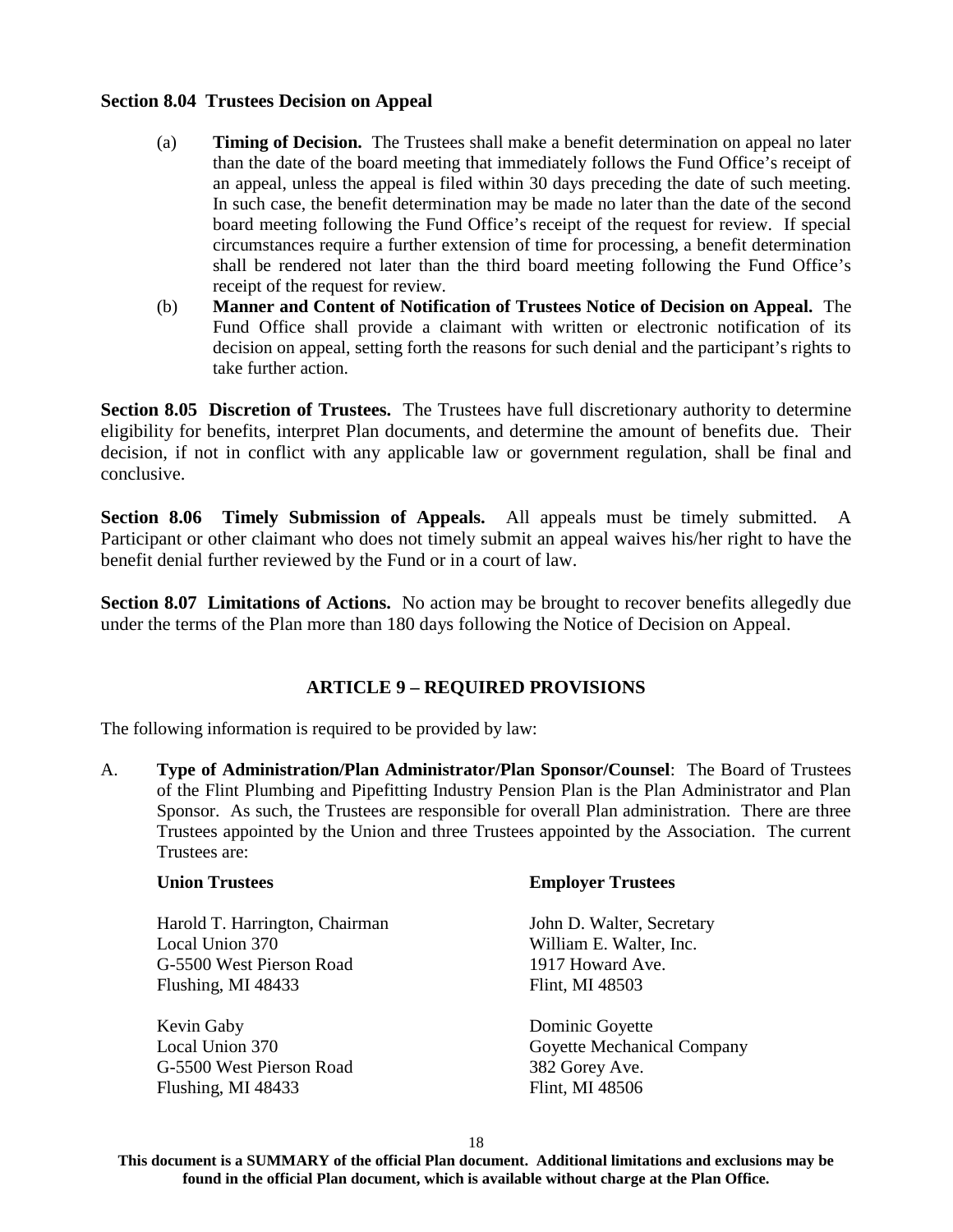Bruce Roth Local Union 370 G-5500 West Pierson Road Flushing, MI 48433

Gregory Pfeiffer Platinum Mechanical, Dr. 5051 Exchange Dr. Flint, MI 48507

#### **Legal Counsel for the Plan**

Michael J. Asher, Esq. Jacqueline A. Kelly, Esq. Sullivan, Ward, Asher & Patton, P.C. 25800 Northwestern Highway, Suite 1000 Southfield, MI 48075 (248) 746-0700

The day-to-day responsibilities for Plan administration are performed by the Administrative Manager and Plan Office, TIC International Corporation, 6525 Centurion Drive, Lansing, MI 48917-9275, Toll Free (888) 797-5862, (517) 321-7502, Fax (517) 321-7508. Office hours are Monday through Friday 7:30 a.m. to 5:30 p.m.

- **B.** Effective Date of Plan: May 1, 1963
- **C. Agent for Service of Legal Process:** Service of process should be made upon the Plan Office, TIC International Corporation, 6525 Centurion Drive, Lansing, MI 48917-9275, Toll Free (888) 797-5862, (517) 321-7502, Fax (517) 321-7508. Service of legal process may also be made upon any Trustee.
- **D. Type of Plan/Employer Identification Number/Plan Year:** The Flint Plumbing and Pipefitting Industry Pension Plan (referred to as "Fund" or "Plan"), established on August 1, 1962, is a defined benefit pension plan. A defined benefit pension plan has a definite formula for computing amounts of benefits based on your work history. The employer identification number assigned by the IRS is 38-6254230. The Plan number is 001. The Plan Year begins August 1st of each year and runs to the following July 31st.
- **E. Collective Bargaining Agreements:** The Plan is maintained pursuant to collective bargaining agreements. Copies of such agreements may be obtained upon written request to the Plan Office, or are available for examination by participants and beneficiaries at the Plan Office. Alternatively, within 10 days of a written request, such agreements will be made available at the Union hall or at any employer establishment where at least 50 or more participants are customarily working. The Plan may impose a reasonable charge for such copies.
- **F. Source of Plan Contributions:** The primary source of financing for the benefits provided under the Plan and for the expenses of the Plan operations are employer contributions. The rate of contribution is set forth in the Collective Bargaining Agreement, or other written agreement requiring contributions to the Fund. A complete list of the employers contributing to the Plan may be obtained upon written request to the Plan Office and may be examined at the Plan Office. Additionally, plan assets are invested which results in investment income to the Plan.
- **G. Pension Trust Assets and Reserves:** The Board of Trustees holds all assets in trust for the purpose of providing benefits to eligible participants and defraying reasonable administrative expenses.

**This document is a SUMMARY of the official Plan document. Additional limitations and exclusions may be found in the official Plan document, which is available without charge at the Plan Office.**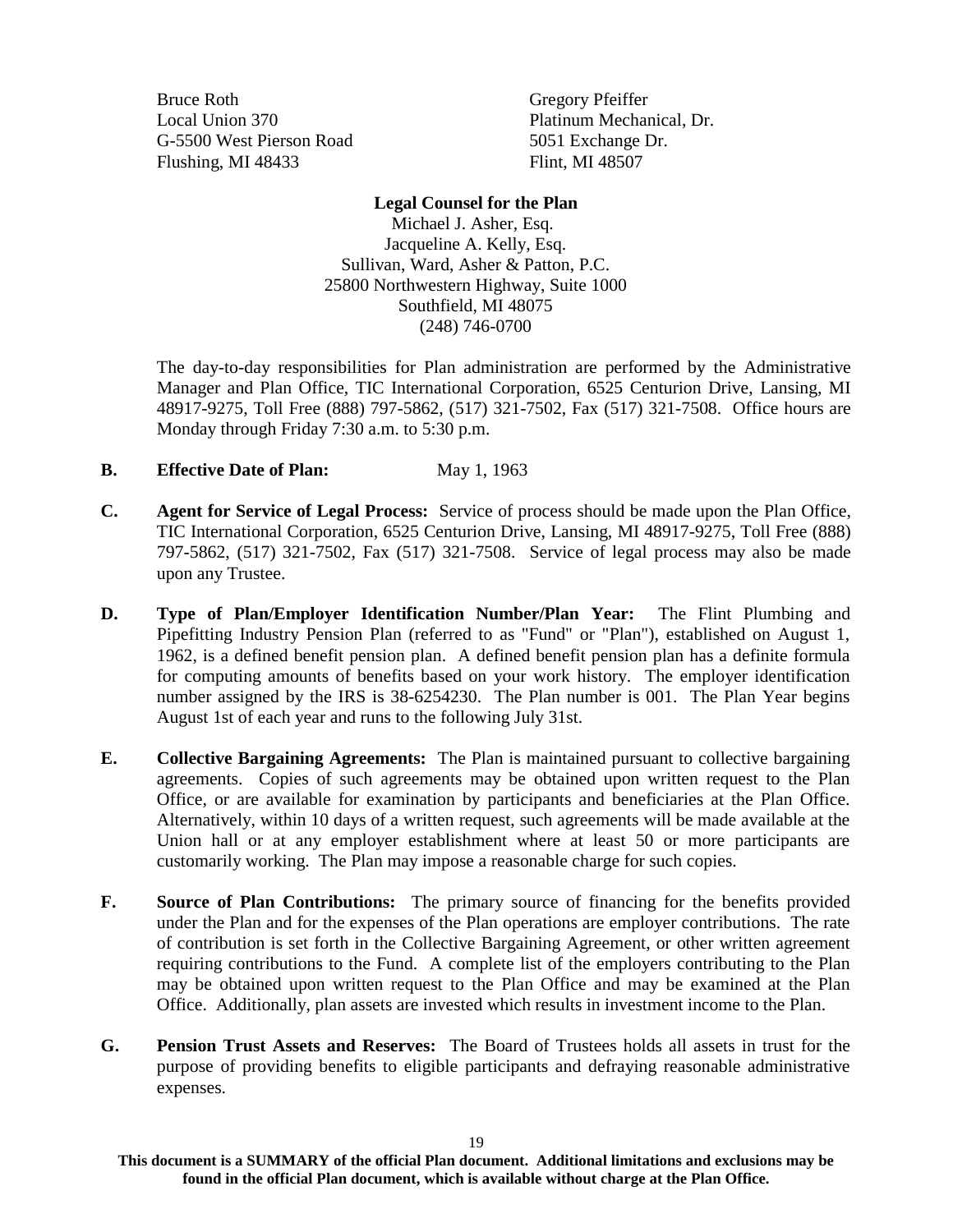**H. PBGC:** Benefits under this pension plan are guaranteed by the Pension Benefit Guaranty Corporation ("PBGC"). Your pension benefits under this multiemployer plan are insured by the Pension Benefit Guaranty Corporation (PBGC), a federal insurance agency. A multiemployer plan is a collectively bargained pension arrangement involving two or more unrelated employers, usually in a common industry.

Under the multiemployer plan program, the PBGC provides financial assistance through loans to plans that are insolvent. A multiemployer plan is considered insolvent if the plan is unable to pay benefits (at least equal to the PBGC's guaranteed benefit limit) when due.

The maximum benefit that the PBGC guarantees is set by law. Under the multiemployer program, the PBGC guarantee equals a participant's years of service multiplied by (1) 100% of the first \$11 of the monthly benefit accrual rate and (2) 75% of the next \$33. The PBGC's maximum guarantee limit is \$35.75 per month times a participant's years of service. For example, the maximum annual guarantee for a retiree with 30 years of service would be \$12,870.00.

The PBGC guarantee generally covers: (1) Normal and early retirement benefits; (2) disability benefits if you become disabled before the plan becomes insolvent; and (3) certain benefits for your survivors.

The PBGC guarantee generally does not cover: (1) Benefits greater than the maximum guaranteed amount set by law; (2) benefit increases and new benefits based on plan provisions that have been in place for fewer than 5 years at the earlier of: (i) The date the plan terminates or (ii) the time the plan becomes insolvent; (3) benefits that are not vested because you have not worked long enough; (4) benefits for which you have not met all of the requirements at the time the plan becomes insolvent; and (5) non-pension benefits, such as health insurance, life insurance, certain death benefits, vacation pay, and severance pay.

For more information about the PBGC and the benefits it guarantees, ask your plan administrator or contact the PBGC's Technical Assistance Division, 1200 K Street, N.W., Suite 930, Washington, D.C. 20005-4026 or call 202-326-4000 (not a toll-free number). TTY/TDD users may call the federal relay service toll-free at 1-800-877-8339 and ask to be connected to 202-326-4000. Additional information about the PBGC's pension insurance program is available through the PBGC's website on the Internet at http://www.pbgc.gov.

**I. Statement of ERISA Rights:** As a participant in the Flint Plumbing and Pipefitting Industry Pension Plan you are entitled to certain rights and protections under the Employee Retirement Income Security Act of 1974 (ERISA). ERISA provides that all Plan participants shall be entitled to:

#### **Receive Information About Your Plan and Benefits:**

- $\triangleright$  Examine, without charge, at the Plan Office and at other specified locations, such as worksites and union halls, all documents governing the Plan, including collective bargaining agreements and a copy of the latest annual report (Form 5500 Series) filed by the Plan with the U.S. Department of Labor and available at the Public Disclosure Room of the Employee Benefits Security Administration.
- $\triangleright$  Obtain, upon written request to the Plan Administrator, copies of documents governing the operation of the Plan, including collective bargaining agreements and copies of the latest annual report (Form 5500 Series) and updated Summary Plan Description. The Administrator may make a reasonable charge for the copies.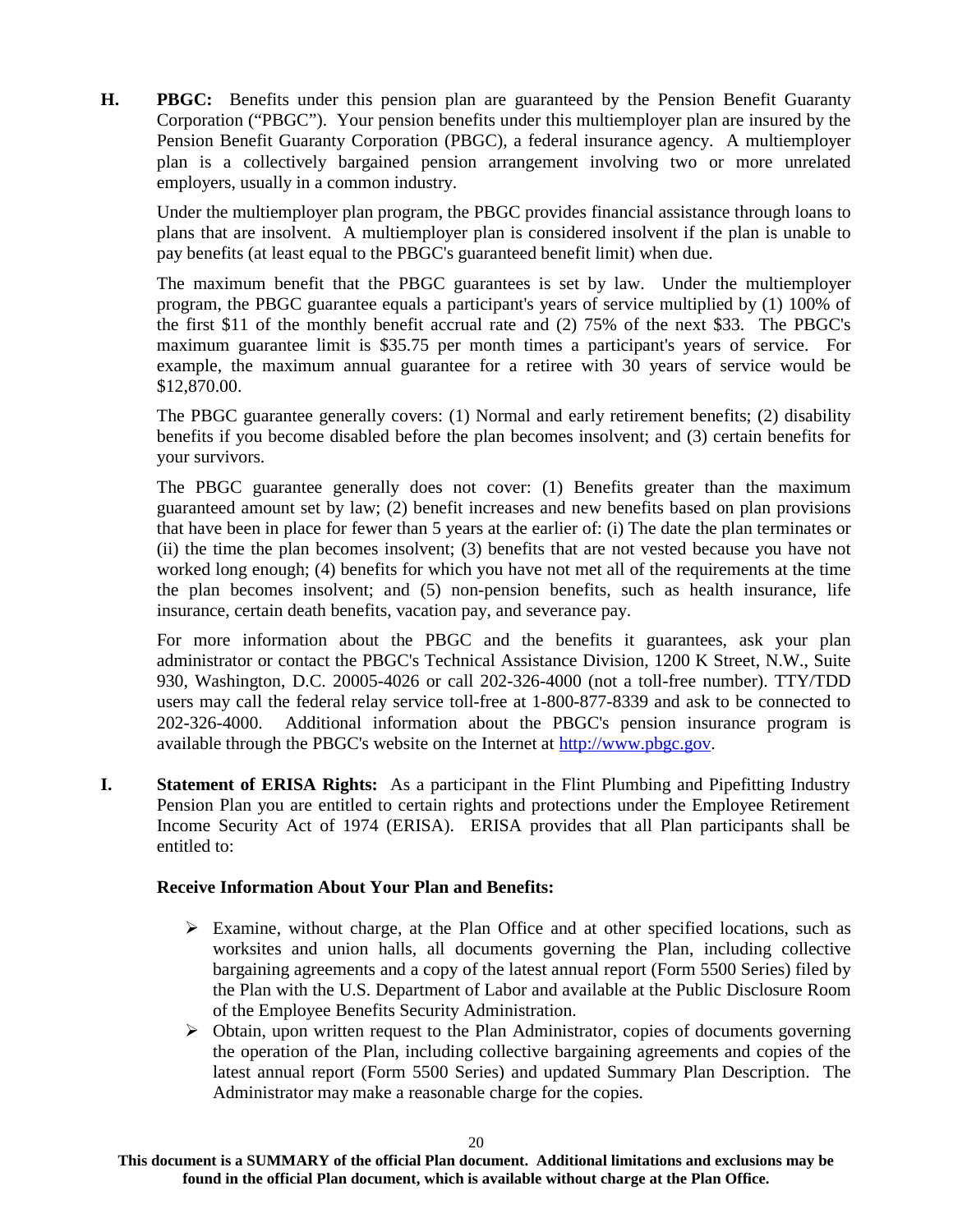- $\triangleright$  Receive a summary of the Plan's annual financial report. The Plan Administrator is required by law to furnish each participant with a copy of this summary annual report.
- $\triangleright$  Obtain a statement telling you whether you have a right to receive a pension at normal retirement age (age 58) and if so, what your benefits would be at normal retirement age if you stop working under the Plan now. If you do not have a right to a pension, the statement will tell you how many more years you have to work to get a right to a pension. This statement must be requested in writing and is not required to be given more than once every 12 months. The Plan must provide the statement free of charge.

**Prudent Actions by Plan Fiduciaries:** In addition to creating rights for Plan participants, ERISA imposes duties upon the people who are responsible for the operation of the employee benefit plan. The people who operate your Plan, called "fiduciaries" of the Plan, have a duty to do so prudently and in the interest of you and other Plan participants and beneficiaries. No one, including your employer, your union, or any other person, may fire you or otherwise discriminate against you in any way to prevent you from obtaining a benefit or exercising your rights under ERISA.

**Enforce Your Rights:** If your claim for a pension benefit is denied or ignored, in whole or in part, you have a right to know why this was done, to obtain copies of documents relating to the decision without charge, and to appeal any denial, all within certain time schedules. Under ERISA, there are steps you can take to enforce the above rights. For instance, if you request a copy of Plan documents or the latest annual report from the Plan and do not receive them within 30 days, you may file suit in a Federal court. In such a case, the court may require the Plan Administrator to provide the materials and pay you up to \$110 a day until you receive the materials, unless the materials were not sent because of reasons beyond the control of the administrator. If you have a claim for benefits that is denied or ignored, in whole or in part, you may file suit in a state or Federal court. In addition, if you disagree with the Plan's decision or lack thereof concerning the qualified status of a domestic relations order, you may file suit in Federal court. If it should happen that Plan fiduciaries misuse the Plan's money, or if you are discriminated against for asserting your rights, you may seek assistance from the U.S. Department of Labor, or you may file suit in a Federal court. The court will decide who should pay court costs and legal fees. If you are successful, the court may order the person you have sued to pay these costs and fees. If you lose, the court may order you to pay these costs and fees, for example, if it finds your claim is frivolous.

**Assistance with Your Questions:** If you have any questions about your Plan, you should contact the Plan Administrator. If you have any questions about this statement or about your rights under ERISA, or if you need assistance in obtaining documents from the Plan Administrator, you should contact the nearest office of the Employee Benefits Security Administration, U.S. Department of Labor, listed in your telephone directory or the Division of Technical Assistance and Inquiries, Employee Benefits Security Administration, U.S. Department of Labor, 200 Constitution Avenue N.W., Washington, D.C. 20210. You may also obtain certain publications about your rights and responsibilities under ERISA by calling the publications hotline of the Employee Benefits Security Administration.

J. **Termination of the Plan**: If the Plan is completely or partially terminated, the rights of all Participants, and others having an interest in the Plan, to benefits accrued to the date of such complete or partial termination, to the extent then funded, shall be nonforfeitable. Pursuant to the terms of the Trust, the Plan may be terminated by the Union and Association. If the Plan is terminated, the Trustees will direct the Plan's actuary to determine if the assets of the

**This document is a SUMMARY of the official Plan document. Additional limitations and exclusions may be found in the official Plan document, which is available without charge at the Plan Office.**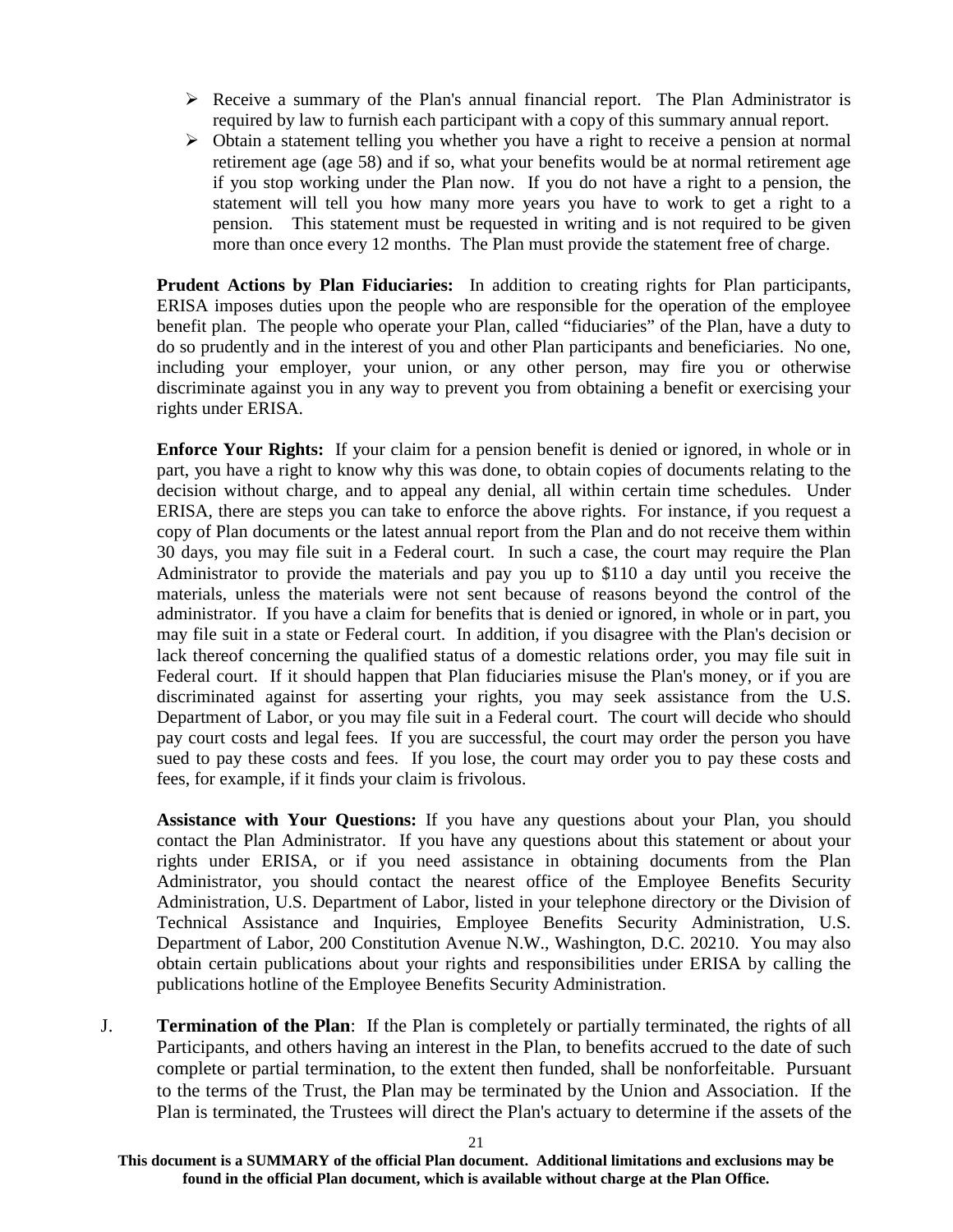Plan are sufficient to satisfy all Plan liabilities, including Plan benefits and all Plan expenses. In the event of Plan termination, the Trustees shall:

- (a) Make provision out of the Pension Fund for the payment of any and all obligations to the Plan and Trust; including expenses incurred up to the date of termination of the Plan and the expenses incidental to such termination;
- (b) Arrange for a final audit and report of their transactions and accounts, for the purpose of termination of their Trusteeship;
- (c) Give any notice and prepare and file any report which may be required by law; and
- (d) Apply any remaining surplus in such manner as will best effectuate the purposes of the Trust.

No Employer shall have the right, title or interest in the Pension Fund, or amounts due the Pension Fund, and no part of the Fund shall revert to any such Employer except if, after satisfying all the liabilities of the Plan arising out of the termination of the Plan, there remain any assets in the Trust Fund, such assets shall be considered to result from variations between actual requirements and expected actuarial requirements and shall be returned to the Employers on the basis of their share of total contributions.

Subject to relevant provisions of ERISA, there shall be no liability expressed or implied, on the part of an Employer to provide any benefits or further contributions to the Trust Fund after the date of termination of the Trust. The Trust Fund shall be the sole source of benefit payments during continuance of the Pension Plan or after termination of the Trust, if any.

**This Summary Plan Description is not intended to cover every detail of the Plan or every situation that might occur. It is simply a summary. The complete Plan is available for inspection at any time at the Plan Office. If there is any conflict between this summary and the Plan, the Plan controls. For a more detailed statement of your rights and obligations consult the Plan document.**

W1552119/FLP/126687